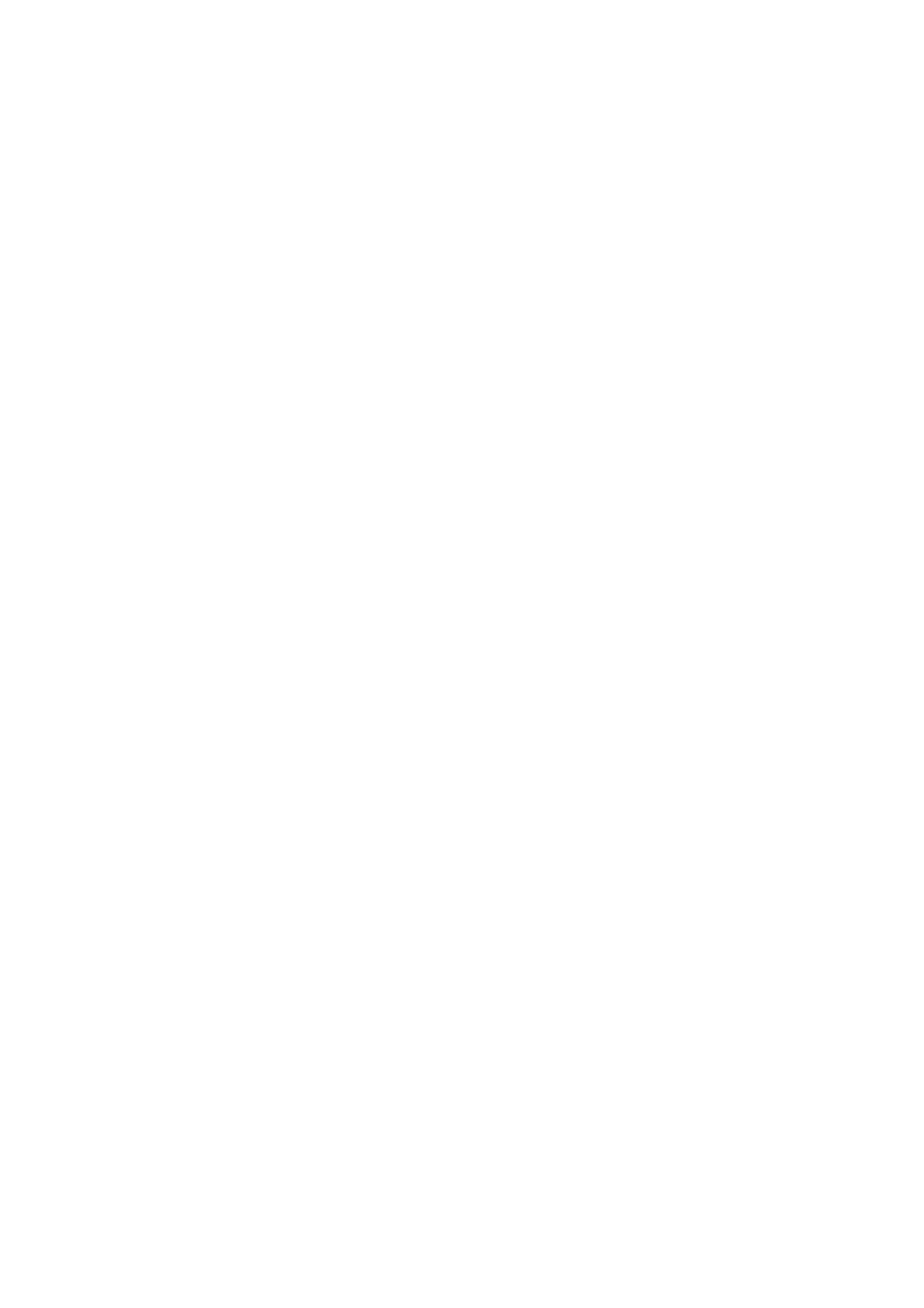# OLLIVIER'S RICCI CURVATURE, LOCAL CLUSTERING AND CURVATURE DIMENSION INEQUALITIES ON GRAPHS

#### JÜRGEN JOST AND SHIPING LIU

Abstract. In Riemannian geometry, Ricci curvature controls how fast geodesics emanating from a common source are diverging on average, or equivalently, how fast the volume of distance balls grows as a function of the radius. Recently, such ideas have been extended to Markov processes and metric spaces. Employing a definition of generalized Ricci curvature proposed by Ollivier and applied in graph theory by Lin-Yau, we derive lower Ricci curvature bounds on graphs in terms of local clustering coefficients, that is, the relative proportion of connected neighbors among all the neighbors of a vertex. This translates the above Riemannian ideas into a combinatorial setting. We also study curvature dimension inequalities on graphs, building upon previous work of several authors.

### 1. INTRODUCTION

Ricci curvature is a fundamental concept in Riemannian geometry. It is a quantity computed from second derivatives of the metric tensor. It controls how fast geodesics starting at the same point diverge on average. Equivalently, it controls how fast the volume of distance balls grows as a function of the radius. It also controls the amount of overlap of two distance balls in terms of their radii and the distance between their centers. In fact, such upper bounds follow from a lower bound on the Ricci curvature. It was then natural to look for generalizations of such phenomena on metric spaces more general than Riemannian manifolds. That is, the question to find substitute for the lower bounds on the above mentioned second derivative combinations of the metric tensor that yield the same geometric control on a general metric space. By now, there exist several beautiful works on defining a synthetic Ricci curvature on general metric measure spaces, see Sturm [20, 21], Lott-Villani [15], Ohta [16] etc.

In this paper, we want to explore the implications of such ideas in graph theory. There is already important work of Lin-Yau [14, 12] in this direction, utilizing a definition of Ricci curvature developed by Ollivier [17] and obtaining analogues of Bochner type inequalities and eigenvalue estimates as known from Riemannian geometry. Here, we want to explore the geometric idea that a lower Ricci curvature bound prevents geodesics from diverging too fast and balls from growing too fast in volume. On a graph, the analogue of geodesics starting in different directions, but eventually approaching each other again, would be a triangle. Therefore, it is natural that the Ricci curvature on a graph should be related to the relative abundance of triangles. The latter is captured by the local clustering coefficient introduced by Watts-Strogatz [24]. Thus, in the present paper, we refine the Lin-Yau inequality in terms of the local clustering coefficient. We believe that this really captures the intuition of Ricci curvature on a graph. Compared with other definitions of generalized Ricci curvature, the one of Ollivier works particularly on discrete spaces like graphs. It is formulated in terms of the transportation distance between local measures. When two balls strongly overlap, as is the case in Riemannian geometry when the Ricci curvature has a large lower bound, then it is easier to transport the mass of one to the other. This is the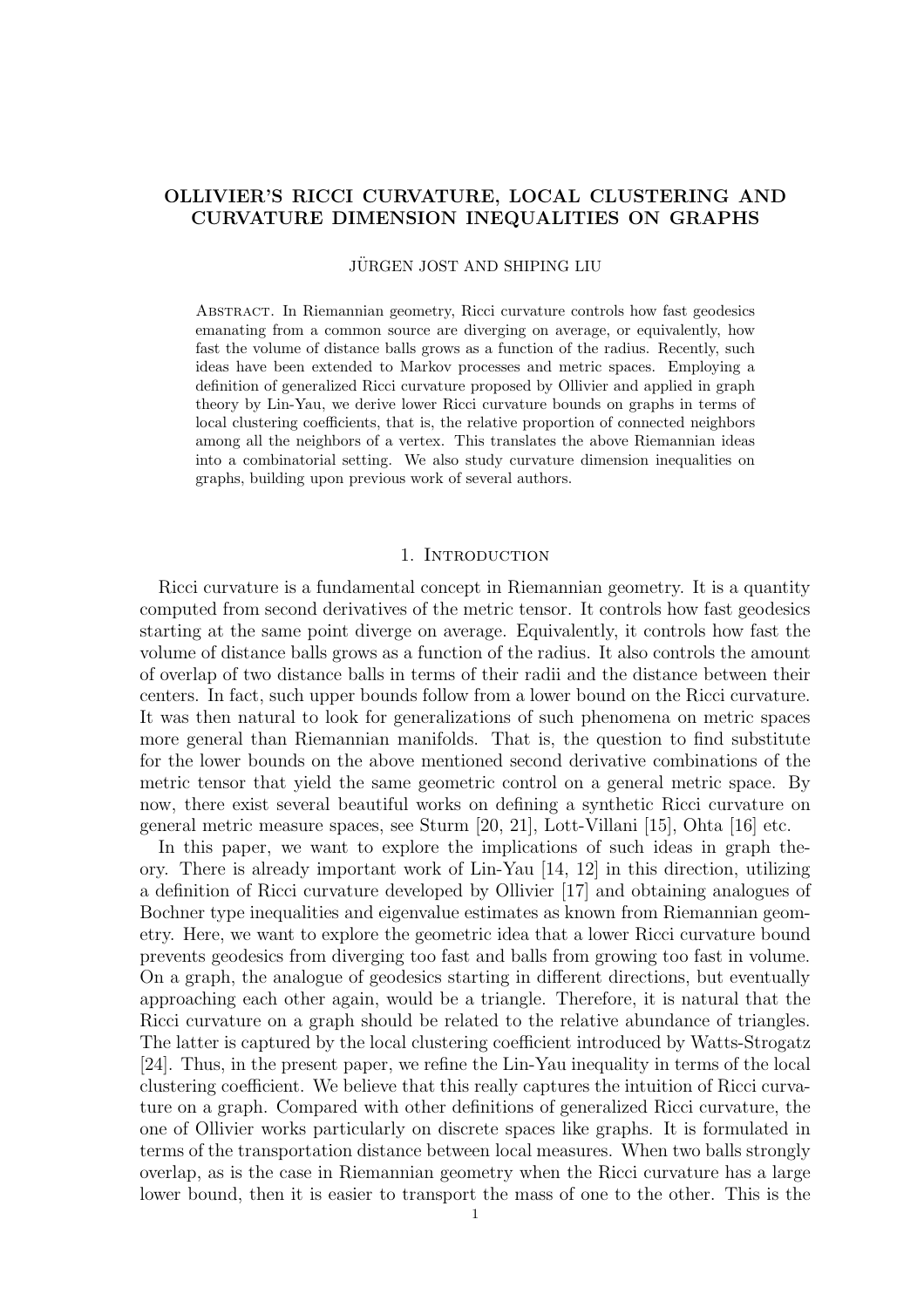idea of Ollivier's definition as we see it and explore in this paper. We shall obtain both upper and lower bounds for Ollivier's Ricci curvature on graphs in Section 3, which are optimal on many graphs.

In Riemannian geometry, the Bochner formula encodes deep analytic properties of Ricci curvature. It is a key ingredient in proving many results, e.g. the spectral gap of the Laplace-Beltrami operator. A lower bound of the Ricci curvature implies a curvature dimension inequality involving the Laplace-Beltrami operator through the Bochner formula. In an important work, Bakry and Emery [2] generalize this inequality to generators of Markov semigroups, which works on measure spaces. Their inequality contains plentiful information and implies a lot of functional inequalities including spectral gap inequalities, Sobolev inequalities, and logarithmic Sobolev inequalities and many celebrated geometric theorems (see [1] and the references therein). In their recent paper, Lin-Yau [14] study such inequalities on locally finite graphs.

In the present paper, we also want to find relations on locally finite graphs between Ollivier's Ricci curvature and Bakry-Emery's curvature dimension inequalities, which ´ represent the geometric and analytic aspects of graphs respectively. Again, this is inspired by Riemannian geometry where one may attach a Brownian motion with a drift to a Riemannian metric [17]. We also mention that the definitions given by Sturm and Lott-Villani are also consistent with that of Bakry-Émery [20, 21, 15]. So exploring the relations on nonsmooth spaces may provide a good point of view to connect Ollivier's definition to Sturm and Lott-Villani's. In Section 4, we use the local clustering coefficient again to establish more precise curvature dimension inequalities than those of Lin-Yau [14]. And with this in hand, we prove curvature dimension inequalities under the condition that Ollivier's Ricci curvature of the graph is positive.

Further analytical results following from curvature dimension inequalities on finite graphs have been described in [12], and Lin-Lu-Yau [13] study a modified definition of Ollivier's Ricci curvature on graphs in an upcoming paper. For other works of synthetic Ricci curvatures on discrete spaces, see Dodziuk-Karp [8], Chung-Yau [7], Bonciocat-Sturm [5], and on cell complexes see Forman [11], Stone [19] etc.

In this paper,  $G = (V, E)$  will denote an undirected connected simple graph without loops, where  $V$  is the set of vertices and  $E$  is the set of edges.  $V$  could be an infinite set. But we require that G is locally finite, i.e., for every  $x \in V$ , the number of edges connected to x is finite. If  $x, y \in V$  are connected by an edge, then we say x and y are neighbors and denote this by  $x \sim y$ . For simplicity and in order to see more geometry, we mainly work on unweighted graphs. But we will also derive similar results on weighted graphs. In that case, we denote by  $w_{xy}$  the weight associated to  $x, y \in V$ , where  $x \sim y$  (we may simply put  $w_{xy} = 0$  if x and y are not neighbors, to simplify the notation). The unweighted case corresponds to  $w_{xy} = 1$  whenever  $x \sim y$ . The degree of  $x \in V$  is  $d_x = \sum_{y,y \sim x} w_{xy}$ .

## 2. Ollivier's Ricci curvature and Bakry-Emery's calculus ´

In this section, we present some basic facts about Ollivier's Ricci curvature and Bakry-Emery's  $\Gamma_2$  calculus, in particular on graphs.

2.1. Ollivier's Ricci curvature. Ollivier's Ricci curvature works on a general metric space  $(X, d)$ , on which we attach to each point  $x \in X$  a probability measure  $m_x(\cdot)$ . We denote this structure by  $(X, d, m)$ .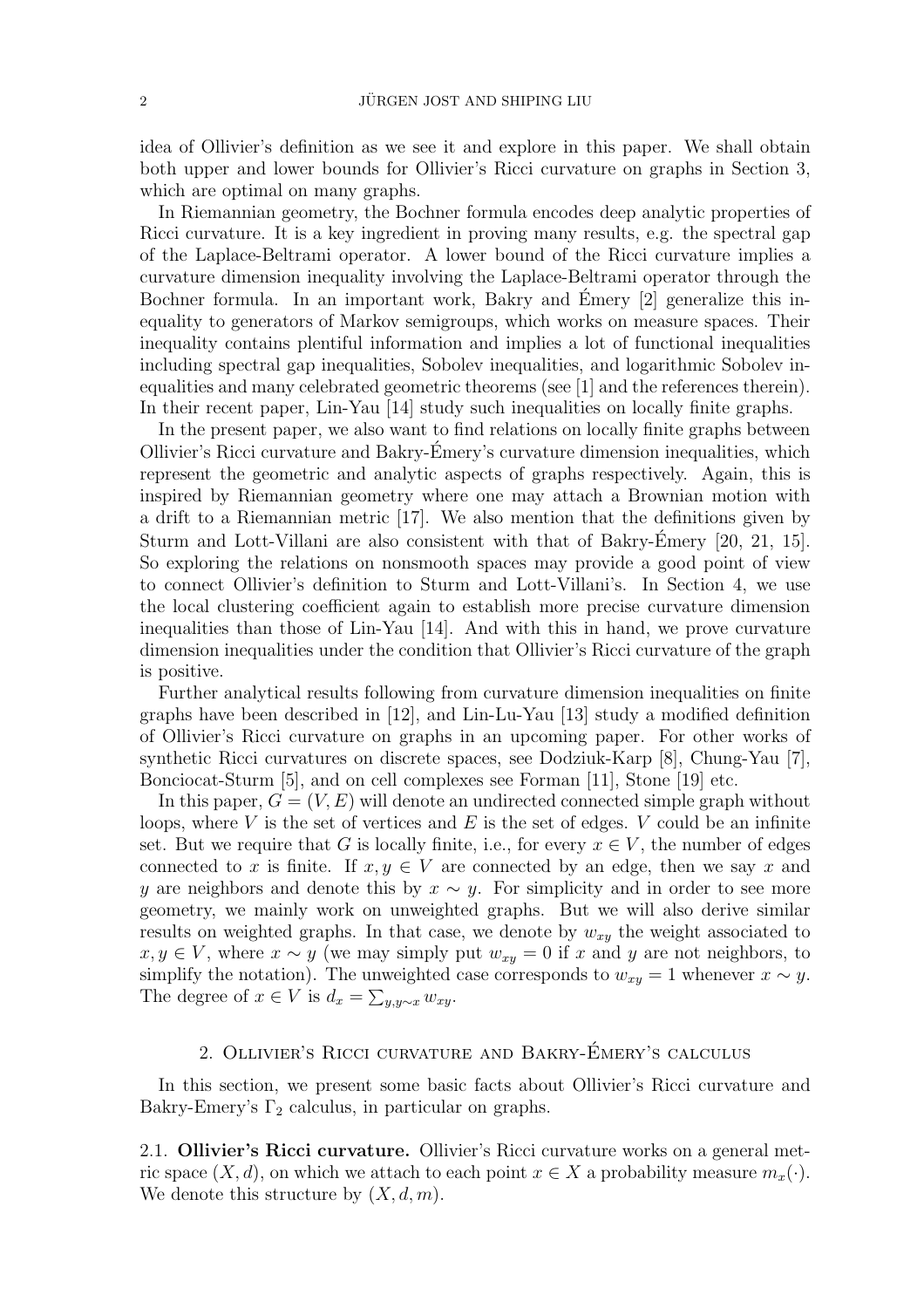For a locally finite unweighted graph  $G = (V, E)$ , we define the metric d as follows. For neighbors x, y,  $d(x, y) = 1$ . For general distinct vertices x, y,  $d(x, y)$  is the length of the shortest path connecting x and y, i.e. the number of edges of the path. We attach to each vertices  $x \in V$  a probability measure

$$
m_x(y) = \begin{cases} \frac{1}{d_x}, & \text{if } y \sim x; \\ 0, & \text{otherwise.} \end{cases}
$$
 (2.1)

An intuitive illustration of this is a random walker that sits at  $x$  and then chooses amongst the neighbors of x with equal probability  $\frac{1}{d_x}$ .

**Definition 1** (Ollivier). On  $(X, d, m)$ , for any two distinct points  $x, y \in X$ , the (Ollivier-) Ricci curvature of  $(X, d, m)$  along  $(xy)$  is defined as

$$
\kappa(x, y) := 1 - \frac{W_1(m_x, m_y)}{d(x, y)}.
$$
\n(2.2)

Here,  $W_1(m_x, m_y)$  is the optimal transportation distance between the two probability measures  $m_x$  and  $m_y$ , defined as follows (cf. Villani [22, 23], Evans [10]).

**Definition 2.** For two probability measures  $\mu_1$ ,  $\mu_2$  on a metric space  $(X, d)$ , the transportation distance between them is defined as

$$
W_1(\mu_1, \mu_2) := \inf_{\xi \in \prod(\mu_1, \mu_2)} \int_{X \times X} d(x, y) d\xi(x, y), \tag{2.3}
$$

where  $\Pi(\mu_1, \mu_2)$  is the set of probability measures on  $X \times X$  projecting to  $\mu_1$  and  $\mu_2$ .

In other words,  $\xi$  satisfies

$$
\xi(A \times X) = \mu_1(A), \ \xi(X \times B) = \mu_2(B), \ \forall A, B \subset X.
$$

Remark 1. Intuitively, this distance measures the optimal cost to move one pile of sand to another one with the same mass. For case of a graph  $G = (G, d, m)$ , the supports of  $m_x$  and  $m_y$  are finite discrete sets, and thus,  $\xi$  is just a matrix with terms  $\xi(x', y')$  representing the mass moving from  $x' \in support$  of  $m_x$  to  $y' \in support$  of  $m_y$ . That is, in this case,

$$
W_1(m_x, m_y) = \inf_{\xi} \sum_{x', x' \sim x} \sum_{y', y' \sim y} d(x', y') \xi(x', y'),
$$

where the infimum is taken over all matrices  $\xi$  which satisfy

$$
\sum_{x',x'\sim x} \xi(x',y') = \frac{w_{yy'}}{d_y}, \sum_{y',y'\sim y} \xi(x',y') = \frac{w_{xx'}}{d_x}.
$$

We also call  $\xi$  a transfer plan. If we can find a particular transfer plan, we then get an upper bound for  $W_1$  and therefore a lower bound for  $\kappa$ .

A very important property of transportation distance is the Kantorovich duality (see, e.g. Theorem 1.14 in Villani [22]). We state it here in our particular graph setting

Proposition 1 (Kantorovich duality).

$$
W_1(m_x, m_y) = \sup_{f, 1 - Lip} \left[ \sum_{z, z \sim x} f(z) m_x(z) - \sum_{z, z \sim y} f(z) dm_y(z) \right],
$$

where the supremum is taken over all functions on G that satisfy

$$
|f(x) - f(y)| \le d(x, y),
$$

for any  $x, y \in V$ ,  $x \neq y$ .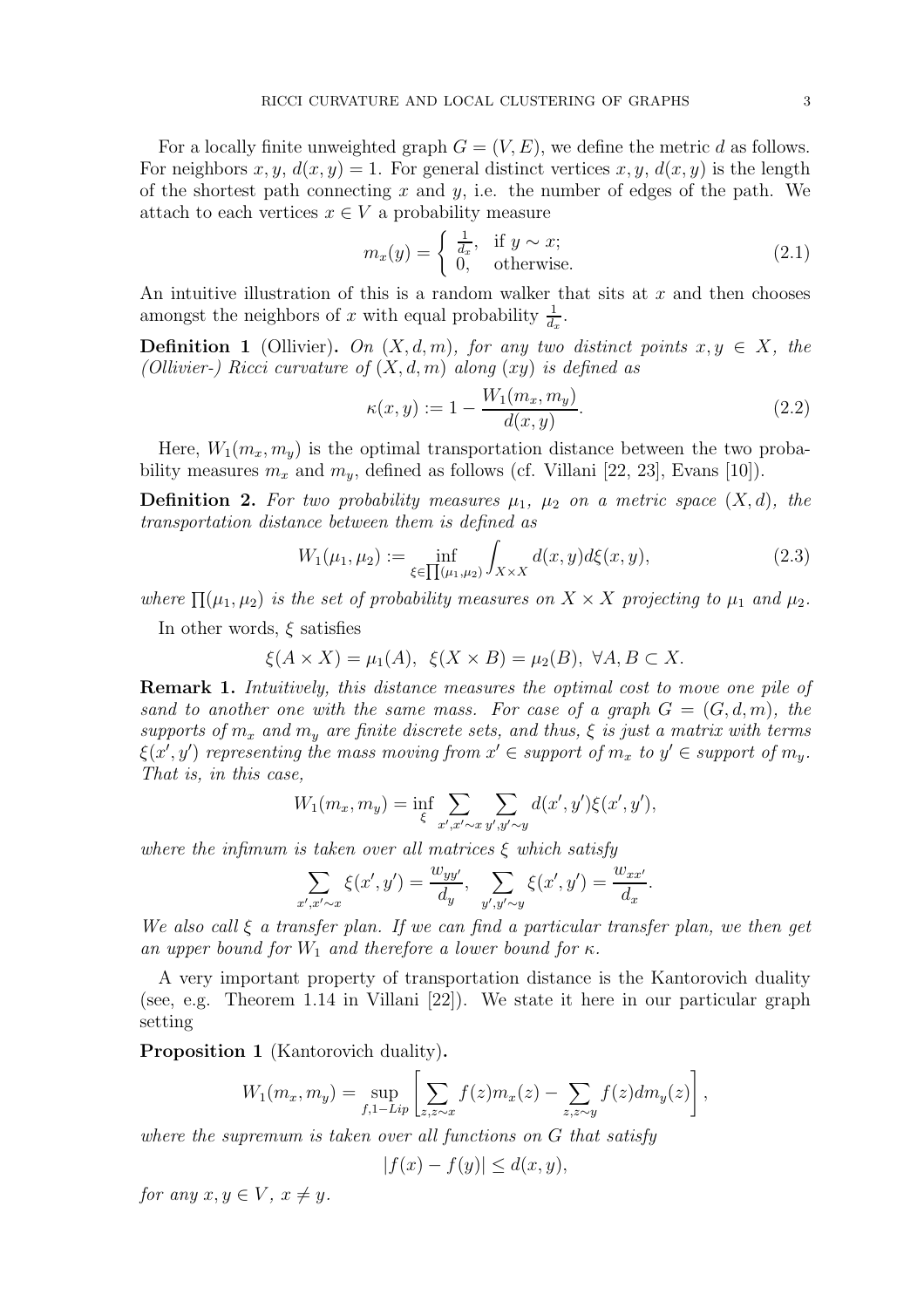From this property, a good choice of a 1-Lipschitz function f will yield a lower bound for  $W_1$  and therefore an upper bound for  $\kappa$ .

Remark 2. We list some basic first observations about this curvature concept:

- $\kappa(x, y) \leq 1$ .
- Rewriting (2.2) gives  $W_1(m_x, m_y) = d(x, y)(1 \kappa(x, y))$ , which is analogous to the expansion in the Riemannian case.
- A lower bound  $\kappa(x, y) \geq k$  for any  $x, y \in X$  implies

$$
W_1(m_x, m_y) \le (1 - k)d(x, y), \tag{2.4}
$$

which can be seen as some kind of Lipschitz continuity of measures.

#### 2.2. Bakry-Émery's curvature-dimension inequality.

2.2.1. Laplace operator. We will study the following operator which is an analogue of the Laplace-Beltrami operator in Riemannian geometry.

**Definition 3.** The Laplace operator on  $(X, d, m)$  is defined as follows

$$
\Delta f(x) = \int_X f(y) dm_x(y) - f(x), \text{ for functions } f: X \longrightarrow R. \tag{2.5}
$$

For our choice of  $\{m_x(\cdot)\}\$ , this is the graph Laplacian studied by many authors, see e.g. [6], [3], [4], [8], [14].

2.2.2. Bochner formula and curvature-dimension inequality. In the Riemannian case, many analytical consequences of a lower bound of the Ricci curvature are obtained through the well-known Bochner formula,

$$
\frac{1}{2}\Delta(|\nabla f|^2) = |Hess\ f|^2 + \langle \nabla(\Delta f), \nabla f \rangle + Ric(\nabla f, \nabla f).
$$

Analytically,  $|Hess f|^2$  is difficult to be defined on a nonsmooth space. But using Schwarz's inequality, we have

$$
|Hess f|^2 \ge \frac{(\Delta f)^2}{m},
$$

where  $m$  is the dimension constant. So we can use

$$
\frac{1}{2}\Delta(|\nabla f|^2) \ge \frac{(\Delta f)^2}{m} + \langle \nabla(\Delta f), \nabla f \rangle + K|\nabla f|^2 \tag{2.6}
$$

to characterize  $Ric > K$ .

Bakry-Emery  $[1, 2]$  take this inequality as the starting point and directly use the operators to define curvature bounds. Starting from an operator  $\Delta$ , they define iteratively,

$$
\Gamma_0(f,g) = fg,
$$
  
\n
$$
\Gamma(f,g) = \frac{1}{2} \{ \Delta \Gamma_0(f,g) - \Gamma_0(f,\Delta g) - \Gamma_0(\Delta f,g) \},
$$
  
\n
$$
\Gamma_2(f,g) = \frac{1}{2} \{ \Delta \Gamma(f,g) - \Gamma(f,\Delta g) - \Gamma(\Delta f,g) \}.
$$

In fact,  $\Gamma(f, f)$  is an analogue of  $|\nabla f|^2$ , and  $\Gamma_2(f, f)$  is an analogue of  $\frac{1}{2}\Delta |\nabla f|^2$  –  $\langle \nabla(\Delta f), \nabla f \rangle$  in (2.6).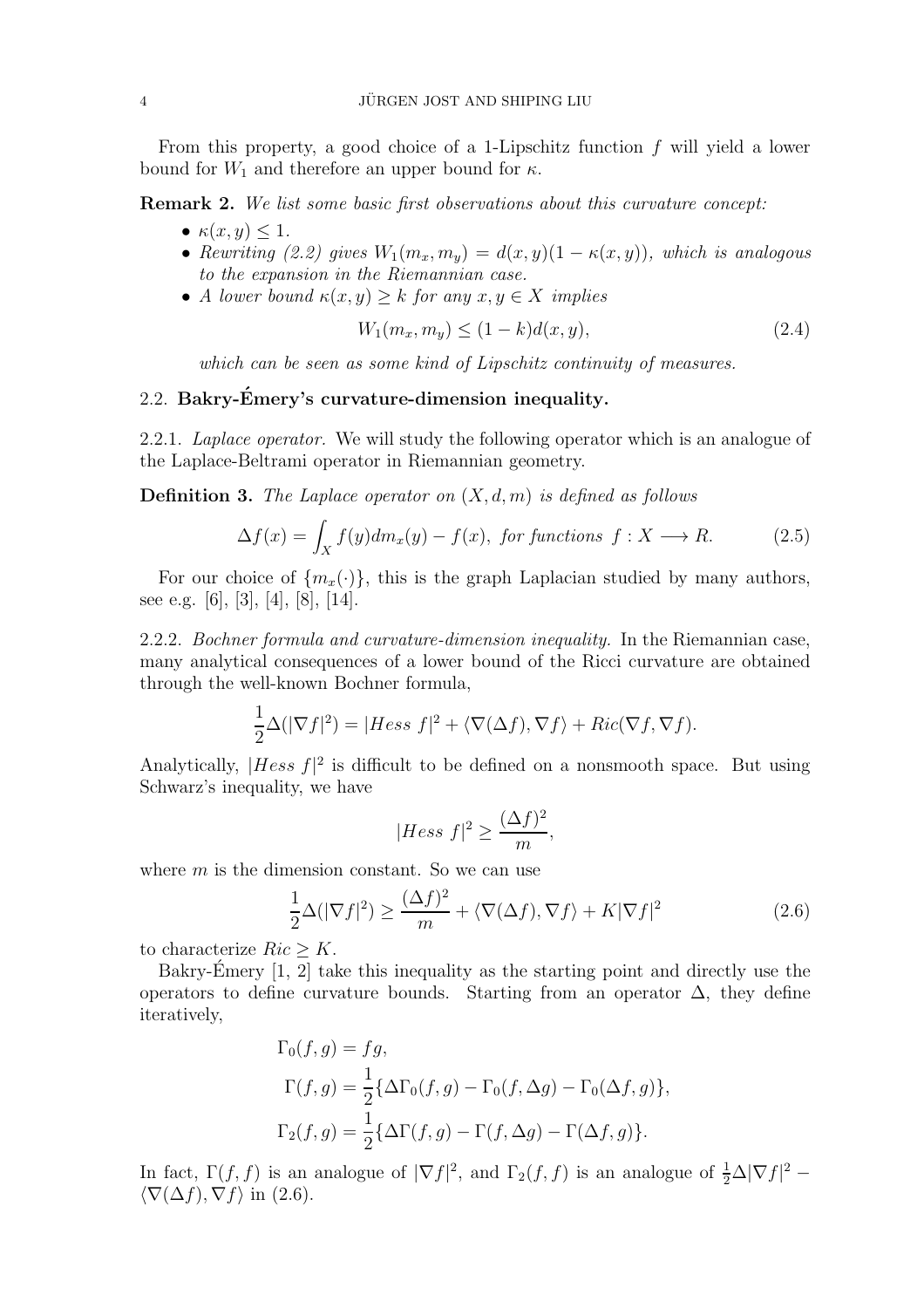**Definition 4.** We say an operator  $\Delta$  satisfies a curvature-dimension inequality  $CD(m, K)$ if for all functions f in the domain of the operator

$$
\Gamma_2(f,f)(x) \ge \frac{1}{m} (\Delta f(x))^2 + K(x)\Gamma(f,f)(x), \ \forall x \in X,
$$
\n(2.7)

where  $m \in [1, +\infty]$  is the dimension parameter,  $K(x)$  is the curvature function.

Applying this construction to the operator (2.5) we have

$$
\Gamma(f, f)(x) = \frac{1}{2} \int_X (f(y) - f(x))^2 dm_x(y), \tag{2.8}
$$

In fact generally

$$
\Gamma(f,g)(x) = \frac{1}{2} \int_X (f(y) - f(x))(g(y) - g(x)) dm_x(y).
$$

For the sake of convenience, we will denote

$$
Hf(x) := \frac{1}{4} \int_X \int_X (f(x) - 2f(y) + f(z))^2 dm_y(z) dm_x(y).
$$

A similar calculation as in Lin-Yau [14] gives

$$
\Delta\Gamma(f,f)(x) = 2Hf(x) - \int_X \int_X (f(x) - 2f(y) + f(z))(f(x) - f(y))dm_y(z)dm_x(y),
$$
  

$$
2\Gamma(f,\Delta f)(x) = -(\Delta f(x))^2 - \int_X \int_X (f(z) - f(y))(f(x) - f(y))dm_y(z)dm_x(y).
$$

Then by definition,

$$
\Gamma_2(f, f) = Hf(x) - \Gamma(f, f)(x) + \frac{1}{2}(\Delta f(x))^2.
$$
 (2.9)

## 3. Ollivier's Ricci curvature and triangles

In this section, we mainly prove lower bounds for Ollivier's Ricci curvauture on locally finite graphs. In particular we shall explore the implication between lower bounds of the curvature and the number of triangles including neighboring vertices; the latter is encoded in the local clustering coefficient. We remark that we only need to bound  $\kappa(x, y)$  from below for neighboring x, y, since by the triangle inequality of  $W_1$ , this will also be a lower bound for  $\kappa(x, y)$  of any pair of x, y. (See Proposition 19 in Ollivier [17].)

3.1. Unweighted graphs. In this subsection, we only consider unweighted graphs.

In Lin-Yau [14], they prove a lower bound of Ollivier's Ricci curvature on locally finite graphs  $G$ . Here, for later purposes, we include the case where  $G$  may have vertices of degree 1 and get the following modified result.

**Theorem 1.** On a locally finite graph  $G = (V, E)$ , we have for any pair of neighboring vertices x, y,

$$
\kappa(x, y) \ge -2\left(1 - \frac{1}{d_x} - \frac{1}{d_y}\right)_+ = \begin{cases} -2 + \frac{2}{d_x} + \frac{2}{d_y}, & \text{if } d_x > 1 \text{ and } d_y > 1; \\ 0, & \text{otherwise.} \end{cases}
$$

**Remark 3.** Notice that if  $d_x = 1$ , then we can calculate  $\kappa(x, y) = 0$  exactly. So, even though in this case  $-2 + \frac{2}{d_x} = 0$ ,  $\kappa(x, y) \ge \frac{2}{d_x}$  $\frac{2}{d_y}$  doesn't hold.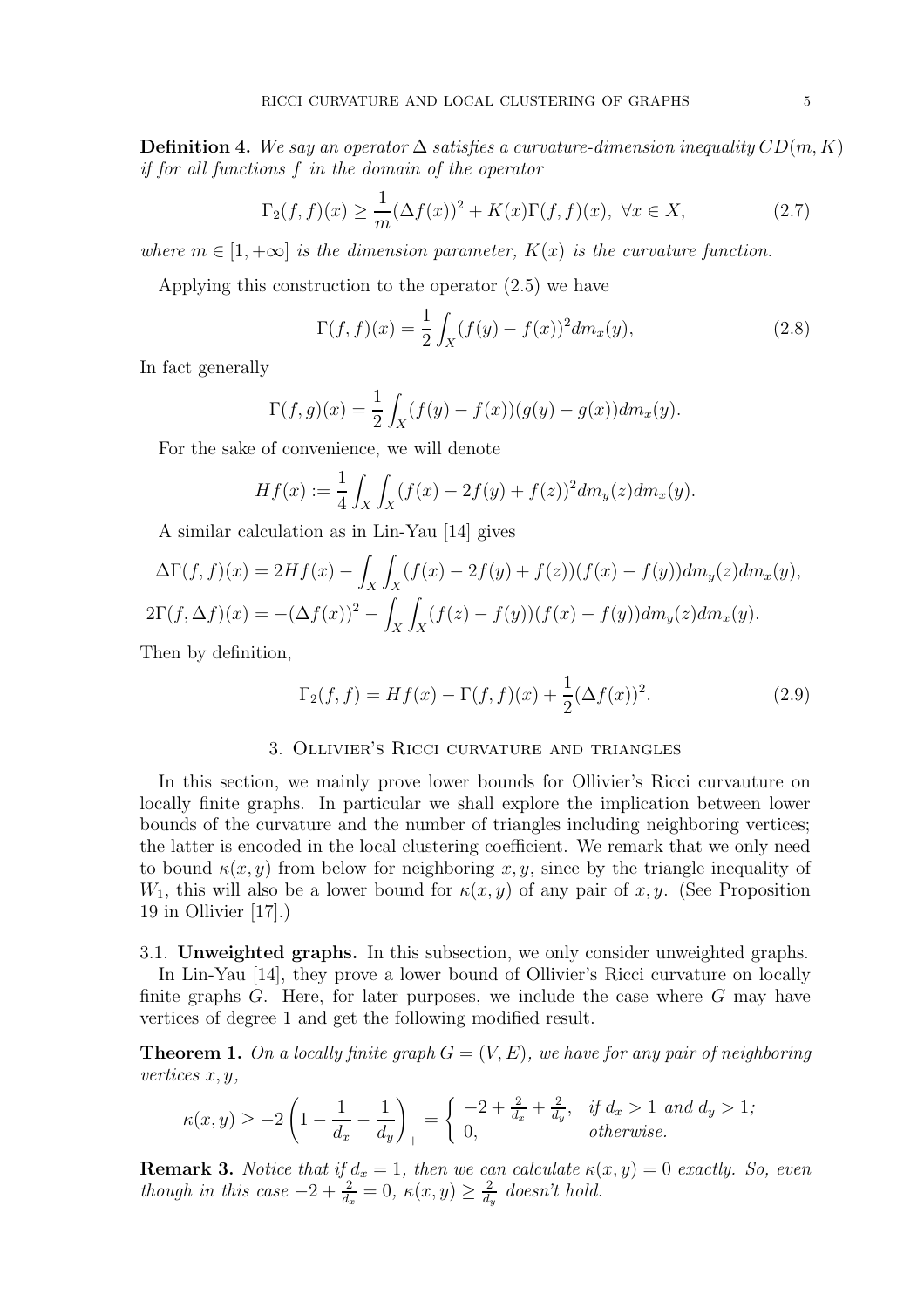For completeness, we state the proof of Theorem 1 here. It is essentially the one in Lin-Yau [14] with a small modification.

Proof of Theorem 1: Since  $d(x, y) = 1$  for  $x \sim y$ , we have

$$
\kappa(x, y) = 1 - W_1(m_x, m_y). \tag{3.1}
$$

Using Kantorovich duality, we get

$$
W_{1}(m_{x}, m_{y}) = \sup_{f, 1 - Lip} \left( \frac{1}{d_{x}} \sum_{z, z \sim x} f(z) - \frac{1}{d_{y}} \sum_{z', z' \sim y} f(z') \right)
$$
  
\n
$$
= \sup_{f, 1 - Lip} \left( \frac{1}{d_{x}} \sum_{z, z \sim x, z \neq y} (f(z) - f(x)) - \frac{1}{d_{y}} \sum_{z', z' \sim y, z' \neq x} (f(z') - f(y)) \right)
$$
  
\n
$$
+ \frac{1}{d_{x}} (f(y) - f(x)) - \frac{1}{d_{y}} (f(x) - f(y)) + (f(x) - f(y))
$$
  
\n
$$
\leq \frac{d_{x} - 1}{d_{x}} + \frac{d_{y} - 1}{d_{y}} + \left| 1 - \frac{1}{d_{x}} - \frac{1}{d_{y}} \right|
$$
  
\n
$$
= 2 - \frac{1}{d_{x}} - \frac{1}{d_{y}} + \left| 1 - \frac{1}{d_{x}} - \frac{1}{d_{y}} \right|.
$$
  
\n
$$
= 1 + 2 \left( 1 - \frac{1}{d_{x}} - \frac{1}{d_{y}} \right)_{+}.
$$
  
\n(3.2)

Inserting the above estimate into (3.1) gives

$$
\kappa(x,y) \ge -2\left(1 - \frac{1}{d_x} - \frac{1}{d_y}\right)_+.
$$

Note that trees attain this lower bound. This coincides with the geometric intuition of curvature. Since trees have the fastest volume growth rate, it is plausible that they have the smallest negative curvature.

**Proposition 2.** We consider a tree  $T = (V, E)$ . Then for any neighboring x, y, we have

$$
\kappa(x, y) = -2\left(1 - \frac{1}{d_x} - \frac{1}{d_y}\right)_+.
$$
\n(3.3)

**Proof**: In fact with Theorem 1 in hand, we only need to prove that  $1+2\left(1-\frac{1}{d}\right)$  $\frac{1}{d_x} - \frac{1}{d_t}$  $d_y$  $\setminus$ + is also a lower bound of  $W_1$ . If one of  $x, y$  is a vertex of degree 1, say  $d_x = 1$ , it is obvious that  $W_1(m_x, m_y) = 1$ . So we only need to deal with the case  $1 - \frac{1}{d_x}$  $\frac{1}{d_x} - \frac{1}{d_y}$  $\frac{1}{d_y} \geq 0.$ 

We can find a 1-Lipschitz function  $f$  on a tree as follows.

$$
f(z) = \begin{cases} 0, & \text{if } z \sim y, z \neq x; \\ 1, & \text{if } z = y; \\ 2, & \text{if } z = x; \\ 3, & \text{if } z \sim x, z \neq x. \end{cases}
$$
 (3.4)

Since on a tree, the path joining two vertices are unique, there is no further path between neighbors of x and y. So this can be easily extended to a 1-Lipschitz function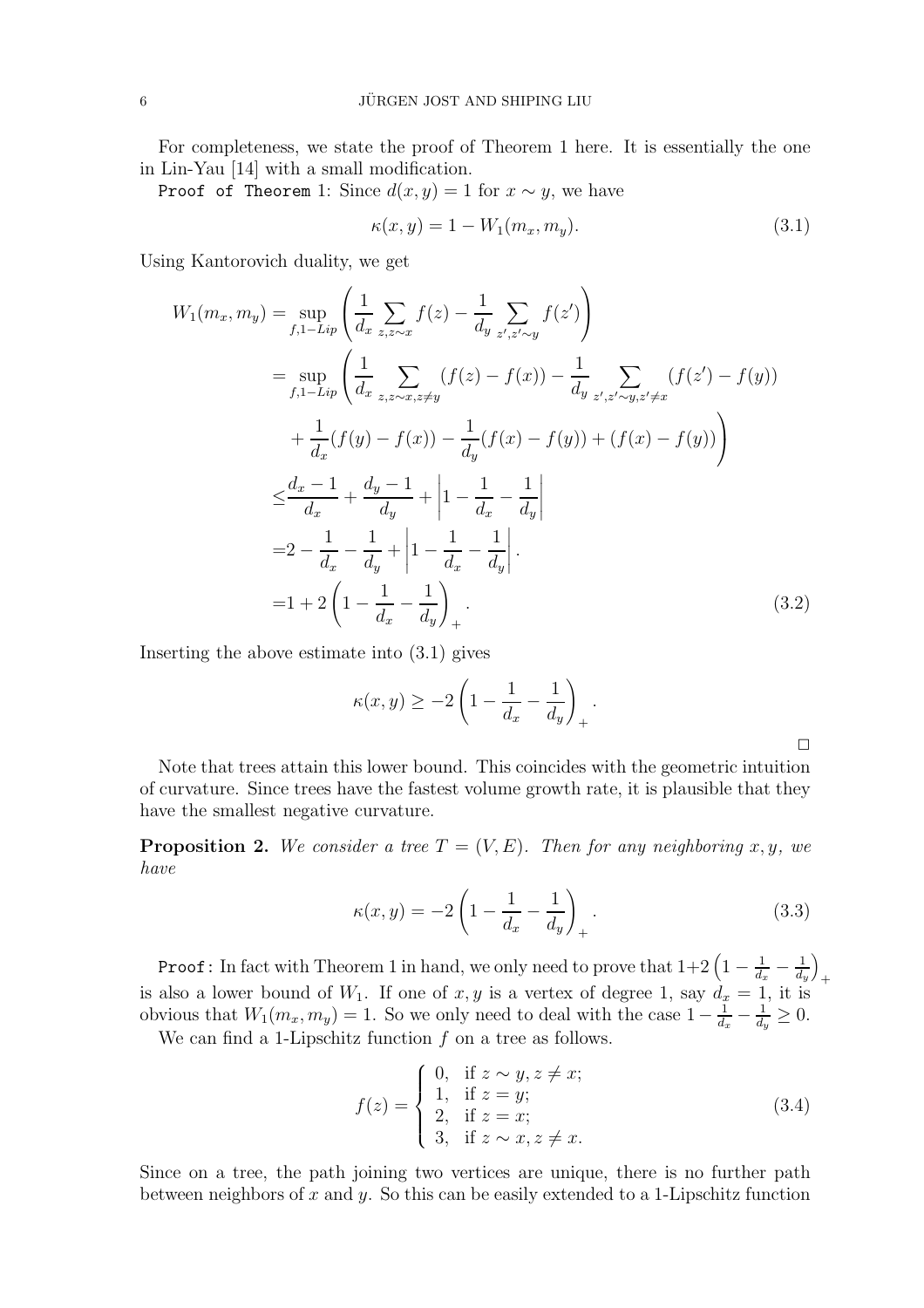on the whole graph. Then by Kantorovich duality, we have

$$
W_1(m_x, m_y) \ge \frac{1}{d_x} (3(d_x - 1) + 1) - \frac{1}{d_y} \cdot 2
$$
  
=  $3 - \frac{2}{d_x} - \frac{2}{d_y}.$  (3.5)

This completes the proof.  $\Box$ 

In order to make clear the geometric meaning of the term  $\left(1-\frac{1}{d}\right)$  $\frac{1}{d_x} - \frac{1}{d_t}$  $d_y$  $\setminus$  $_{+}$ , and also to prepare the idea used in the next theorem, we give another method to get the upper bound of  $W_1$ . That works through a particular transfer plan. If

$$
1 - \frac{1}{d_x} - \frac{1}{d_y} \ge 0
$$
, or  $1 - \frac{1}{d_y} \ge \frac{1}{d_x}$ ,

then for  $m_y$ , the mass at all z such that  $z \sim y$ ,  $z \neq x$  is larger than that of  $m_x$  at y. So we can move the mass  $\frac{1}{d_x}$  at y to z,  $z \sim y$ ,  $z \neq x$  for distance 1. Symmetrically, we can move a mass of  $\frac{1}{d_y}$  at the vertices z which satisfy  $z \sim x$ ,  $z \neq y$  to x for distance 1. The remaining mass of  $\left(1-\frac{1}{d}\right)$  $\frac{1}{d_x} - \frac{1}{d_y}$  $d_y$ ) needs to be moved for distance 3. This gives

$$
W_1(m_x, m_y) \le \left(\frac{1}{d_x} + \frac{1}{d_y}\right) \times 1 + \left(1 - \frac{1}{d_x} - \frac{1}{d_y}\right) \times 3
$$
  
=  $3 - \frac{2}{d_x} - \frac{2}{d_y}.$  (3.6)

If

$$
1-\frac{1}{d_x}-\frac{1}{d_y}\leq 0,
$$

we only need to move the mass of  $m_x$  for distance 1 to the support of  $m_y$ . So we have in this case  $W_1(m_x, m_y) = 1$ . This gives the same upper bound as in (3.2).

From the view of transfer plans, the existence of triangles including neighboring vertices would save a lot of transport costs and therefore affect the curvature heavily. We denote for  $x \sim y$ ,

$$
\sharp(x,y) :=
$$
 number of triangles which include  $x, y$  as vertices =  $\sum_{x_1, x_1 \sim x, x_1 \sim y} 1$ .

**Remark 4.** This quantity  $\sharp(x, y)$  is related to the local clustering coefficient introduced by Watts-Strogatz [24],

$$
c(x) := \frac{number\ of\ edges\ between\ neighbors\ of\ x}{number\ of\ possible\ existing\ edges\ between\ neighbors\ of\ x},
$$

which measures the extent to which neighbors of  $x$  are directly connected. In fact, we have the relation

$$
c(x) = \frac{1}{d_x(d_x - 1)} \sum_{y, y \sim x} \sharp(x, y).
$$
 (3.7)

We will explore the relation between the curvature  $\kappa(x, y)$  and the number of triangles  $\sharp(x, y)$ . A critical observation is that  $\kappa(x, y)$  is symmetric w.r.t. x and y. So we try to express the curvature through symmetric quantities

$$
d_x \wedge d_y := \min\{d_x, d_y\}, \ d_x \vee d_y := \max\{d_x, d_y\}.
$$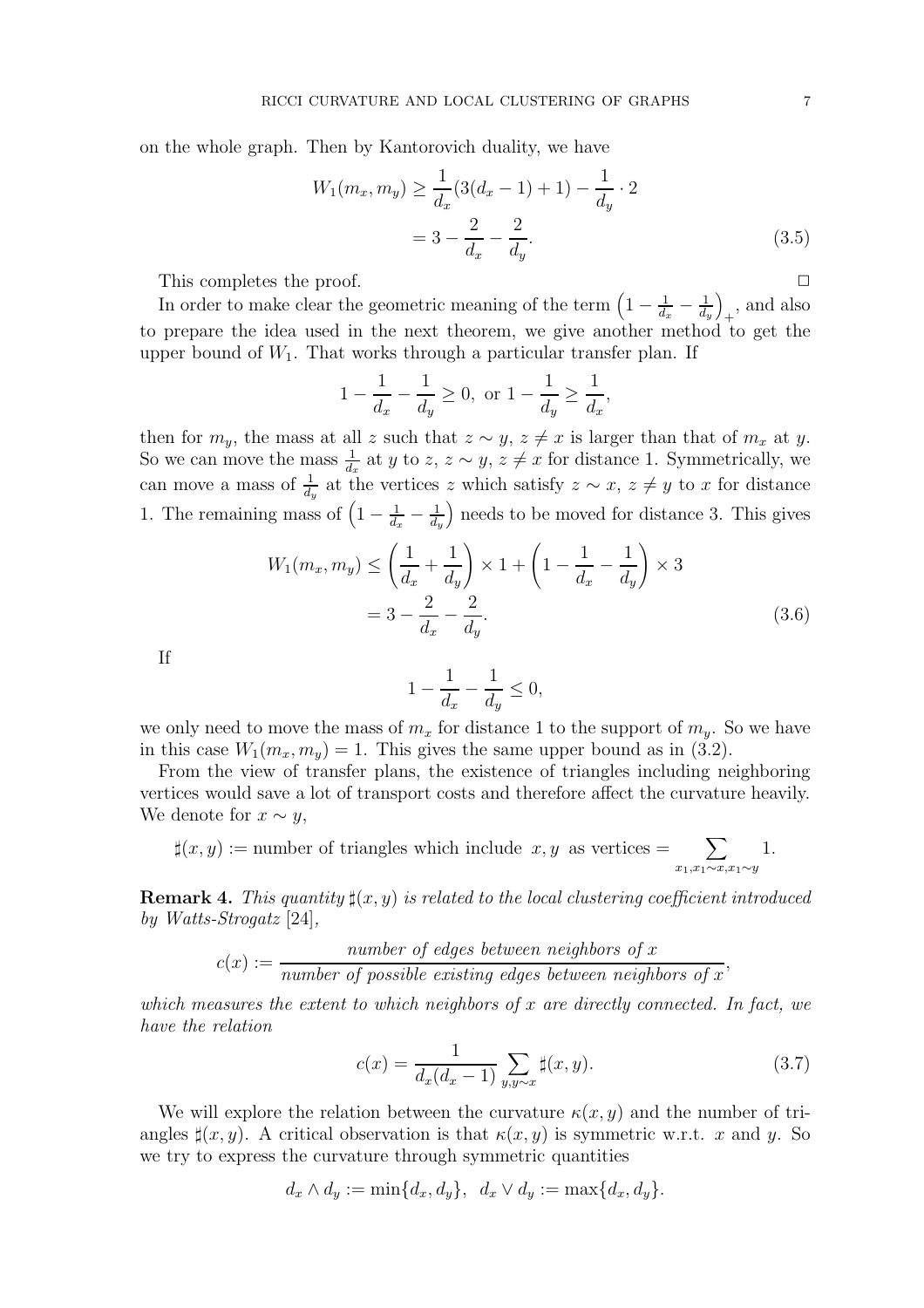**Theorem 2.** On a locally finite graph  $G = (V, E)$ , we have for any pair of neighboring vertices x, y,

$$
\kappa(x,y) \ge -\left(1 - \frac{1}{d_x} - \frac{1}{d_y} - \frac{\sharp(x,y)}{d_x \wedge d_y}\right)_+ - \left(1 - \frac{1}{d_x} - \frac{1}{d_y} - \frac{\sharp(x,y)}{d_x \vee d_y}\right)_+ + \frac{\sharp(x,y)}{d_x \vee d_y}.
$$

Moreover, this inequality is sharp.

**Remark 5.** If  $\sharp(x, y) = 0$ , then this lower bound reduces to the one in Theorem 1.

**Example 1.** On a complete graph  $\mathcal{K}_n$   $(n \geq 2)$  with n vertices,  $\sharp(x, y) = n - 2$  for any  $x, y$ . So Theorem 2 implies

$$
\kappa(x, y) \ge \frac{n-2}{n-1}.
$$

In fact, we can easily check that the above inequality is an equality. Also notice that on those graphs, the local clustering coefficient  $c(x) = 1$  attains the largest value.

Before carrying out the proof of Theorem 2, we fix some notations. The vertices z that are adjacent to x or y, where  $x \sim y$ , are divided into three classes.

- common neighbors of  $x, y: z \sim x$  and  $z \sim y$ :
- x's own neighbors:  $z \sim x, z \not\sim y, z \not= y;$
- y's own neighbors:  $z \sim y, z \not\sim x, z \neq x$ .

Proof of Theorem 2: We suppose w.l.o.g.,

$$
d_x = d_x \vee d_y, \ \ d_y = d_x \wedge d_y.
$$

In principle, our transfer plan moving  $m_x$  to  $m_y$  should be as follows.

- (1) Move the mass of  $\frac{1}{d_x}$  from y to y's own neighbors;
- (2) Move a mass of  $\frac{1}{d_y}$  from x's own neighbors to x;
- (3) Fill gaps using the mass at  $x$ 's own neighbors. Filling the gaps at common neighbors costs 2 and the one at y's own neighbors costs 3.

A critical point will be whether (1) and (2) can be realized or not. It is easy to see that we can realize step (1) if and only if

$$
1 - \frac{1}{d_y} - \frac{\sharp(x, y)}{d_y} \ge \frac{1}{d_x}, \text{ or } A := 1 - \frac{1}{d_x} - \frac{1}{d_y} - \frac{\sharp(x, y)}{d_x \wedge d_y} \ge 0.
$$
 (3.8)

That is, after taking off the mass at x and common neighbors,  $m<sub>y</sub>$  still has at least a mass of  $\frac{1}{d_x}$ . Step (2) can be realized if and only if

$$
1 - \frac{1}{d_x} - \frac{\sharp(x, y)}{d_x} \ge \frac{1}{d_y}, \text{ or } B := 1 - \frac{1}{d_x} - \frac{1}{d_y} - \frac{\sharp(x, y)}{d_x \vee d_y} \ge 0.
$$
 (3.9)

That is, after taking off the mass at y and common neighbors,  $m_x$  still has enough mass to fill  $\frac{1}{d_y}$ . Obviously,  $A \leq B$ .

We will divide the discussion into 3 cases according to whether the first two steps can be realized or not.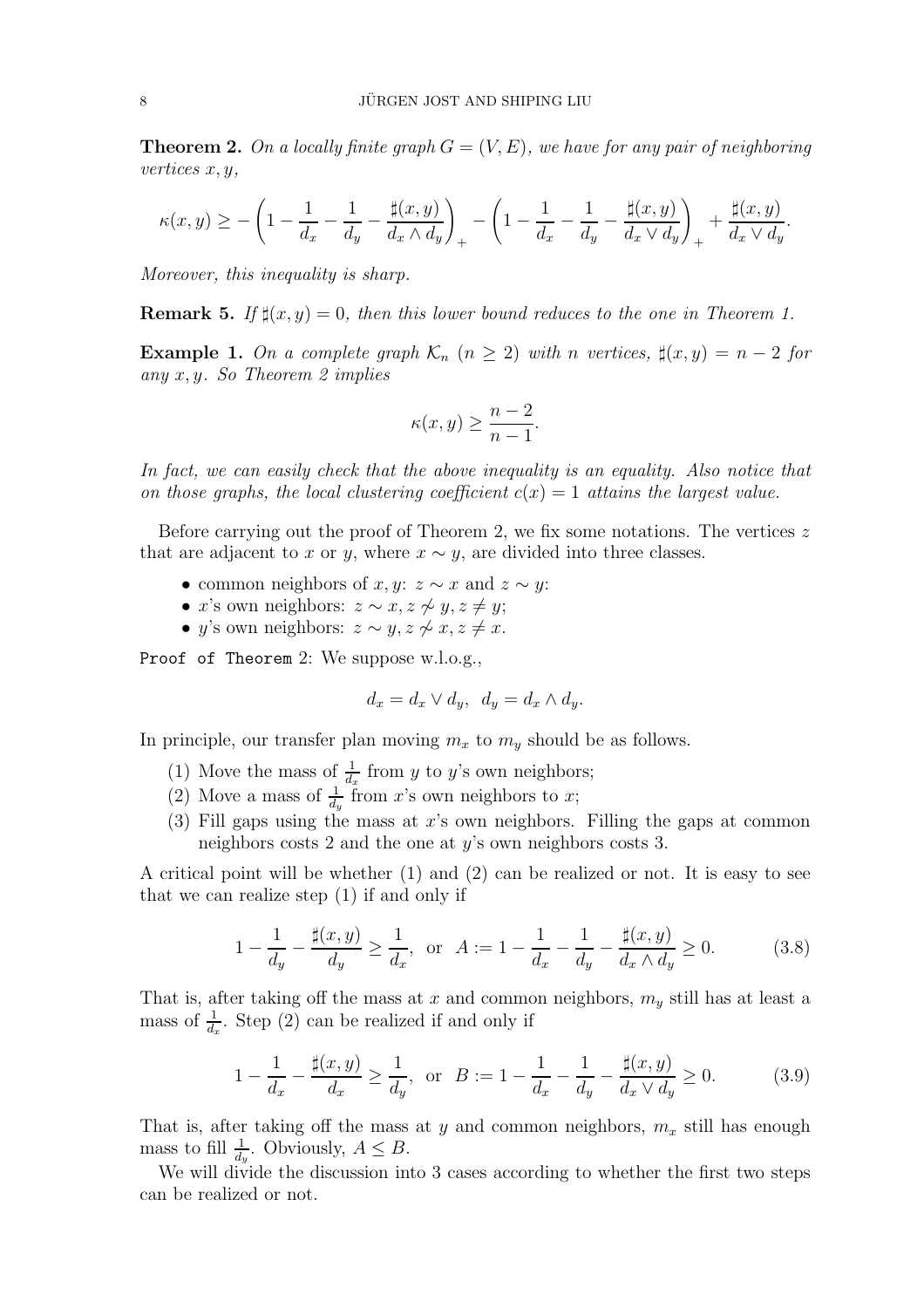•  $0 \leq A \leq B$ . This means we can adopt the above transfer plan. By definition of  $W_1(m_x, m_y)$ , we get

$$
W_1(m_x, m_y) \leq \frac{1}{d_x} \times 1 + \frac{1}{d_y} \times 1 + \left(\frac{1}{d_y} - \frac{1}{d_x}\right) \times \sharp(x, y) \times 2
$$
  
+ 
$$
\left[1 - \frac{1}{d_x} - \frac{1}{d_y} - \left(\frac{1}{d_y} - \frac{1}{d_x}\right) \times \sharp(x, y) - \frac{1}{d_x} \sharp(x, y)\right] \times 3
$$
  
= 
$$
3 - \frac{2}{d_x} - \frac{2}{d_y} - \frac{\sharp(x, y)}{d_y} - \frac{2\sharp(x, y)}{d_x}.
$$

Or in a symmetric way,

$$
W_1(m_x, m_y) \le 3 - \frac{2}{d_x \vee d_y} - \frac{2}{d_x \wedge d_y} - \frac{\sharp(x, y)}{d_x \wedge d_y} - \frac{2\sharp(x, y)}{d_x \vee d_y}.
$$
 (3.10)

Moreover, in this case the following function  $f$  (as shown in Figure 1) can be extended as a 1-Lipschitz function,



Figure 1. Mass moved from vertices with larger value to those with smaller ones.

$$
f(z) = \begin{cases} 0, & \text{at } y \text{'s own neighbors;} \\ 1, & \text{at } y \text{ or common neighbors;} \\ 2, & \text{at } x; \\ 3, & \text{at } x \text{'s own neighbor,} \end{cases}
$$

(that is, if there are no paths of length 1 between common neighbors and  $x$ 's own neighbors, nor paths of length 1 or 2 between  $x$ 's own neighbors and  $y$ 's own ones,) we have by Kantorovich duality,

$$
W_1(m_x, m_y) \ge \frac{1}{d_x} [f(y) + 3(d_x - 1 - \sharp(x, y)) + \sharp(x, y)] - \frac{1}{d_y} (f(x) + \sharp(x, y))
$$
  
=  $3 - \frac{2}{d_x} - \frac{2}{d_y} - \frac{\sharp(x, y)}{d_y} - \frac{2\sharp(x, y)}{d_x}.$ 

That is, in this case, (3.6) should be an equality. In conclusion,

$$
\kappa(x,y) \ge -2 + \frac{2}{d_x} + \frac{2}{d_y} + \frac{\sharp(x,y)}{d_x \wedge d_y} + \frac{2\sharp(x,y)}{d_x \vee d_y},
$$

and the "=" can be attained.

**Remark 6.**  $A \geq 0$  is equivalent to

$$
d_x \wedge d_y > 1, \text{ and } \sharp(x, y) \le d_x \wedge d_y - 1 - \frac{d_x \wedge d_y}{d_x \vee d_y}.
$$

Since  $\sharp(x, y) \in \mathbf{Z}$ , we know that  $d_x \wedge d_y \geq 2$  and  $\sharp(x, y) \leq d_x \wedge d_y - 2$ . This means both x and y have at least one own neighbor.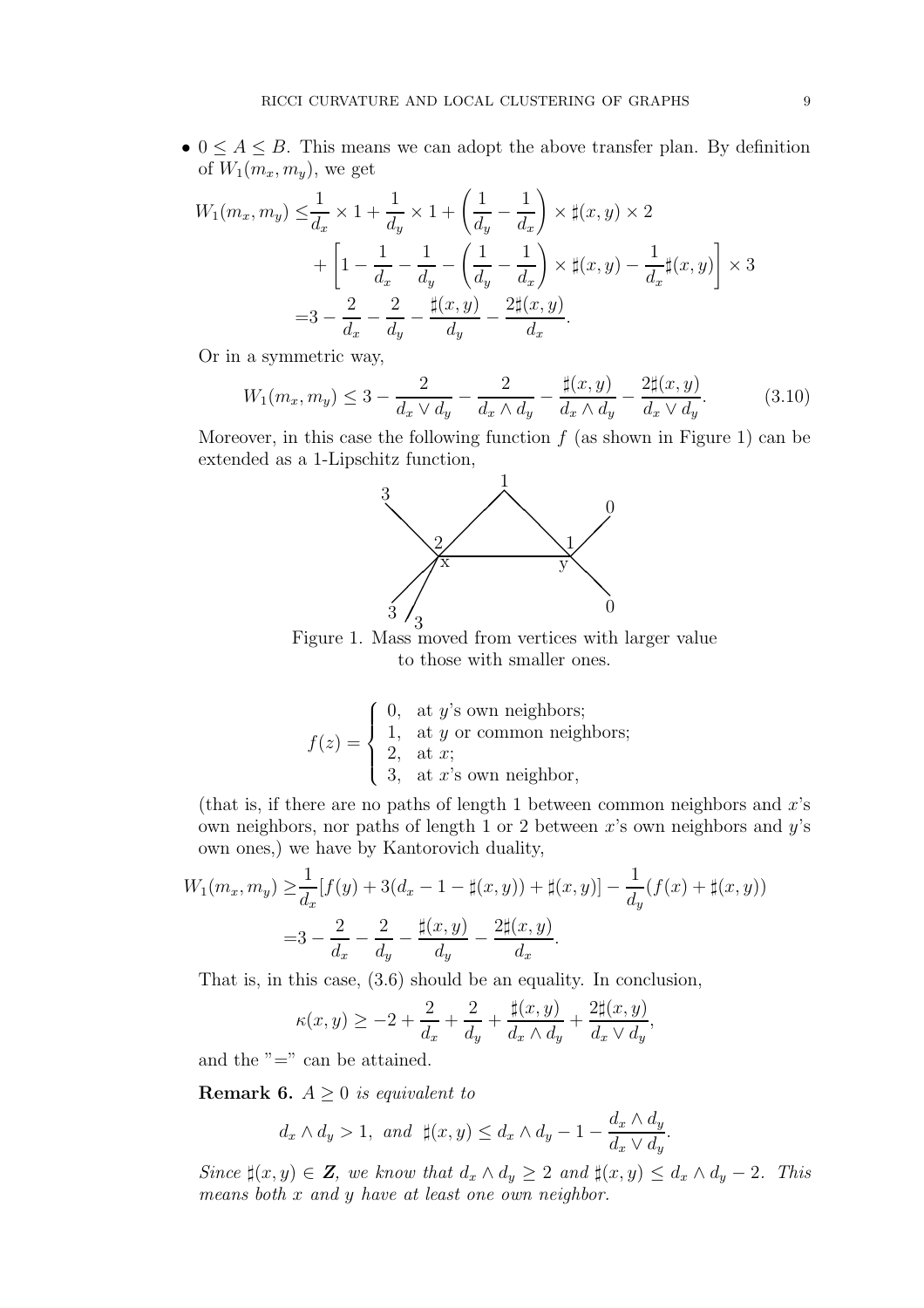If  $A < 0$ , we get

$$
d_x \wedge d_y - 1 - \frac{d_x \wedge d_y}{d_x \vee d_y} < \sharp(x, y) \leq d_x \wedge d_y - 1.
$$

I.e.,  $\sharp(x, y) = d_x \wedge d_y - 1$ . This means the vertex with smaller degree has no own neighbors.

•  $A < 0 \leq B$ . In this case we cannot realize step (1) but step (2) can be realized. By the above remark,  $A < 0$  implies that y has no own neighbors. Our transfer plan should be step (2) at first. Since  $B \geq 0$  also implies

$$
1 - \frac{1}{d_y} - \frac{\sharp(x, y)}{d_x} \ge \frac{1}{d_x},\tag{3.11}
$$

so we can move the mass of  $\frac{1}{d_x}$  at y for distance 1 to common neighbors. Finally, we fill the gap at common neighbors for distance 2. In a formula,

$$
W_1(m_x, m_y) \leq \frac{1}{d_x} \times 1 + \frac{1}{d_y} \times 1 + \left(1 - \frac{1}{d_x} - \frac{1}{d_y} - \frac{\sharp(x, y)}{d_x}\right) \times 2
$$
  
=  $2 - \frac{1}{d_x} - \frac{1}{d_y} - \frac{2\sharp(x, y)}{d_x}.$ 

Or in a symmetric manner,

$$
W_1(m_x, m_y) \le 2 - \frac{1}{d_x \vee d_y} - \frac{1}{d_x \wedge d_y} - \frac{2 \sharp (x, y)}{d_x \vee d_y}.
$$
 (3.12)

Moreover, in case the following function  $f$  can be extended as a 1-Lipschitz one,

$$
f(z) = \begin{cases} 0, & \text{at common neighbors;} \\ 1, & \text{at } x \text{ and } y; \\ 2, & \text{at } x \text{'s own neighbor,} \end{cases}
$$

(that is, if there are no paths of length 1 between common neighbors and  $x$ 's own neighbors,) we have by Kantorovich duality,

$$
W_1(m_x, m_y) \ge \frac{1}{d_x} [f(y) + 2(d_x - 1 - \sharp(x, y))] - \frac{1}{d_y} f(x)
$$

$$
= 2 - \frac{1}{d_x} - \frac{1}{d_y} - \frac{2\sharp(x, y)}{d_x}.
$$

In conclusion,

$$
\kappa(x,y) \geq -1 + \frac{1}{d_x} + \frac{1}{d_y} + \frac{2\sharp(x,y)}{d_x \vee d_y},
$$

and the " $=$ " can be attained.

Remark 7. Noting that if  $\sharp(x, y) = d_x \wedge d_y - 1$  then  $B \geq 0$  is equivalent to

$$
d_x \vee d_y \ge \frac{d_x \wedge d_y}{d_x \wedge d_y - 1} d_x \wedge d_y. \tag{3.13}
$$

In this case, one of  $d_x$ ,  $d_y$  has no own neighbors, and if the other one has sufficiently many own neighbors,  $B \geq 0$  will be satisfied.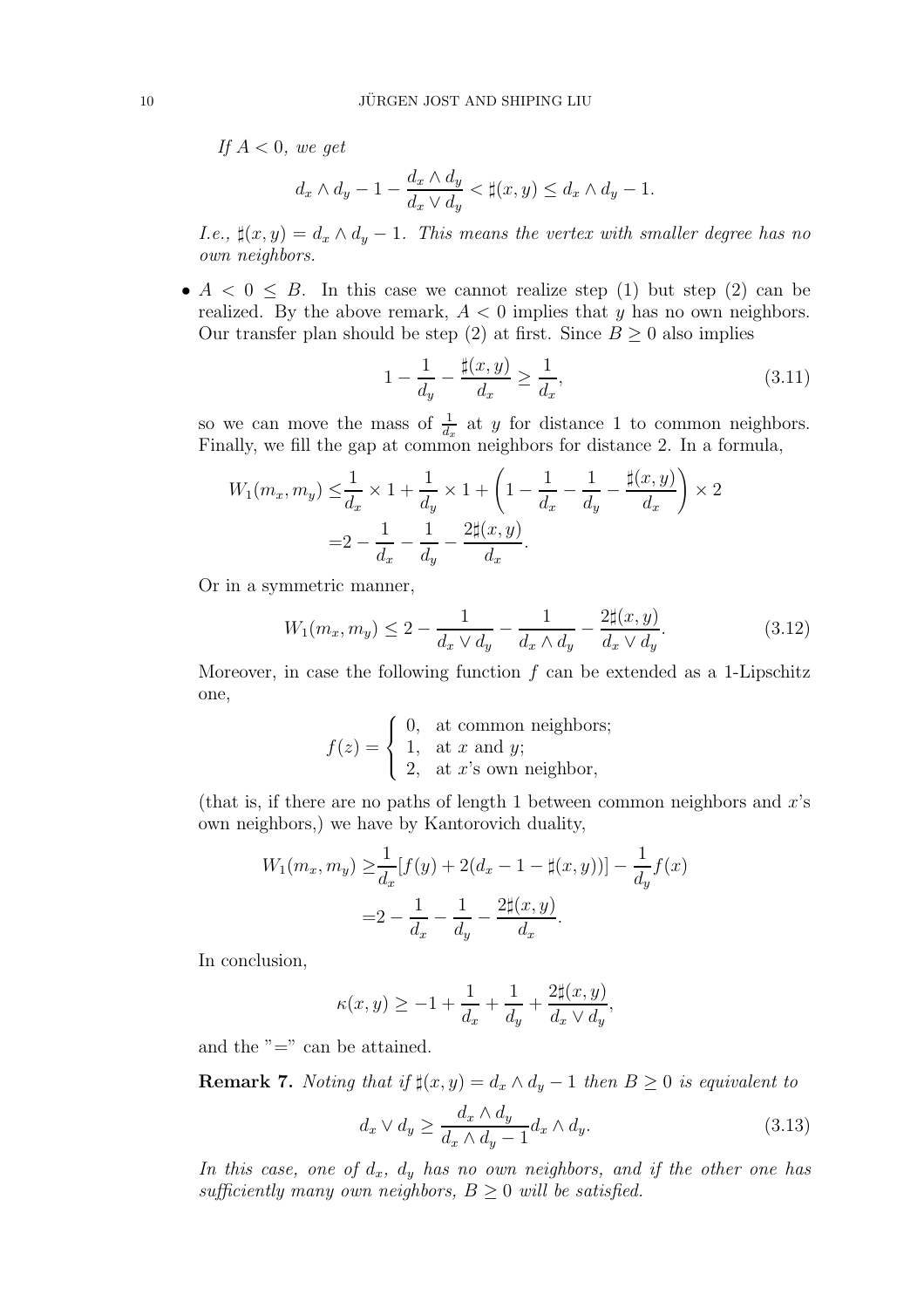•  $A \leq B \leq 0$ . In this case, neither step (1) nor (2) is applicable. Also, y has no own neighbor, and  $B < 0$  implies that we can move all the mass at x's own neighbors to x at first. And then we move the mass of  $\frac{1}{d_x}$  at y for distance 1 to fill the gaps at  $x$  and the common neighbors. In a formula,

$$
W_1(m_x, m_y) \le \left(1 - \frac{\sharp(x, y)}{d_x}\right) \times 1 = 1 - \frac{\sharp(x, y)}{d_x}.
$$

Or in a symmetric way,

$$
W_1(m_x, m_y) \le 1 - \frac{\sharp(x, y)}{d_x \lor d_y}.\tag{3.14}
$$

We can find a 1-Lipschitz function

$$
f(z) = \begin{cases} 0, & \text{at } x \text{ and common neighbors;} \\ 1, & \text{at } y \text{ and } x \text{'s own neighbors,} \end{cases}
$$

Then by Kantorovich duality,

$$
W_1(m_x, m_y) \ge \frac{1}{d_x} (f(y) + d_x - 1 - \sharp(x, y)) - \frac{1}{d_y} \times 0
$$
  
=  $1 - \frac{\sharp(x, y)}{d_x}.$ 

In this case  $f$  can be extended to a 1-Lipschitz function on the graph, so we get finally,

$$
\kappa(x, y) = \frac{\sharp(x, y)}{d_x}.
$$

Luckily, we can write those three cases in a uniform formula.  $\Box$ 

Remark 8. From extending f to a 1-Lipschitz function, we see that the paths of length 1 or 2 between neighbors of x and y have an important effect on the curvature. That is, in addition to triangles, quadrangles and pentagons are also related to Ollivier's Ricci curvature. But polygons with more than 5 edges would not impact it.

**Remark 9.** If we see the graph  $G = (V, E)$  as a metric measure space  $(G, d, m)$ , then the term  $\sharp(x, y)/d_x \vee d_y$  is exactly  $m_x \wedge m_y(G) := m_x(G) - (m_x - m_y)_+(G)$ , i.e. the intersection measure of  $m_x$  and  $m_y$ . From a metric view, the vertices  $x_1$  that satisfy  $x_1 \sim x$ ,  $x_1 \sim y$  constitute the intersection of the unit metric spheres  $S_x(1)$  and  $S_y(1)$ .

From Theorem 2, we can force the curvature  $\kappa(x, y)$  to be positive by increasing the number  $\sharp(x,y)$ .

**Theorem 3.** On a locally finite graph  $G = (V, E)$ , for any neighboring x, y, we have

$$
\kappa(x, y) \le \frac{\sharp(x, y)}{d_x \vee d_y}.\tag{3.15}
$$

Proof: Since except for the mass at common neighbors which we need not move, the others have to be moved for a distance at least 1, we have

$$
W_1(m_x, m_y) \ge \left(1 - \frac{\sharp(x, y)}{d_x \vee d_y}\right) \times 1.
$$

So if  $\kappa(x, y) > 0$ , then  $\sharp(x, y)$  is at least 1. Moreover, if  $\kappa(x, y) \geq k > 0$ , we have  $\sharp(x, y) > [kd_x \lor d_y],$  (3.16)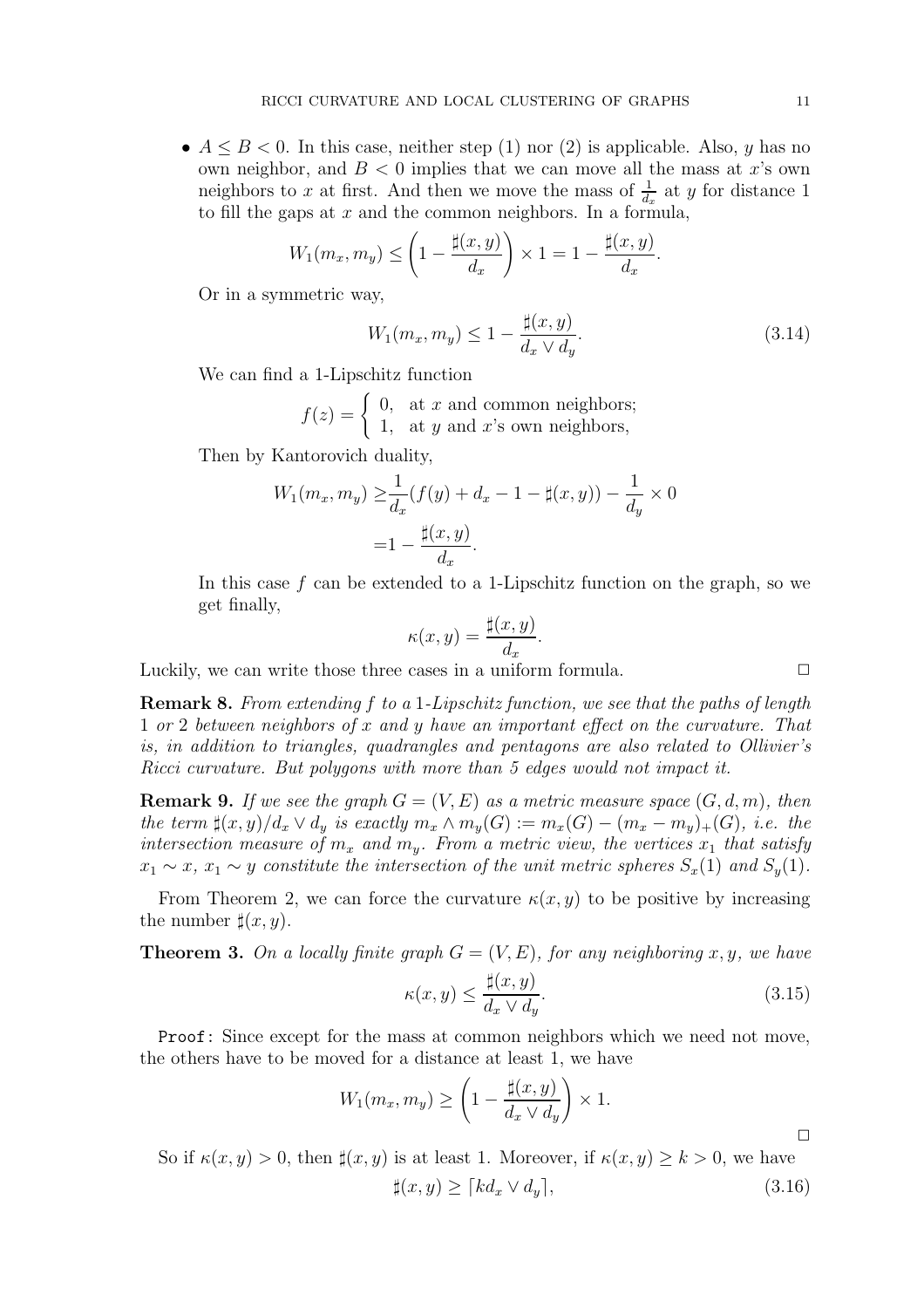where  $[a] := min\{A \in \mathbf{Z} | A \ge a\}$ , for  $a \in R$ .

We will denote  $D(x) := \max_{y,y \sim x} d_y$ . By the relation (3.7), we can get immediately

**Corollary 1.** The average value of the curvature around x, which may be seen as a synthetic scalar curvature (see Problem Q in [18]), can be controlled by the local clustering coefficient at x,

$$
\frac{d_x - 1}{d_x}c(x) \ge \frac{1}{d_x} \sum_{y, y \sim x} \kappa(x, y) \ge -2 + \frac{d_x - 1}{d_x \vee D(x)}c(x).
$$

Remark 10. In fact in some special cases, we can get more precise lower bounds

$$
\frac{1}{d_x} \sum_{y,y \sim x} \kappa(x,y) \ge \begin{cases} -2 + \frac{2}{d_x} + \frac{2}{D(x)} + \left[ \frac{(d_x - 1)}{d_x} + \frac{2(d_x - 1)}{d_x \vee D(x)} \right] c(x), & \text{if } A \ge 0 \text{ for all } y; \\ -1 + \frac{1}{d_x} + \frac{1}{D(x)} + \frac{2(d_x - 1)}{d_x \vee D(x)} c(x), & \text{if } A < 0 \le B \text{ for all } y; \\ \frac{d_x - 1}{d_x \vee D(x)} c(x), & \text{if } B < 0 \text{ for all } y. \end{cases}
$$

3.2. Weighted graphs. The preceding considerations readily extend to weighted graphs.

**Theorem 4.** On a weighted locally finite graph  $G = (V, E)$ , we have

$$
\kappa(x,y) \ge -2\left(1 - \frac{w_{xy}}{d_x} - \frac{w_{xy}}{d_y}\right)_+.
$$
\n(3.17)

Moreover, weighted trees attain this lower bound.

**Theorem 5.** On a weighted locally finite graph  $G = (V, E)$ , we have

$$
\kappa(x,y) \geq -\left(1 - \frac{w_{xy}}{d_x} - \frac{w_{xy}}{d_y} - \sum_{x_1, x_1 \sim x, x_1 \sim y} \frac{w_{x_1x}}{d_x} \vee \frac{w_{x_1y}}{d_y}\right)_{+}
$$

$$
-\left(1 - \frac{w_{xy}}{d_x} - \frac{w_{xy}}{d_y} - \sum_{x_1, x_1 \sim x, x_1 \sim y} \frac{w_{x_1x}}{d_x} \wedge \frac{w_{x_1y}}{d_y}\right)_{+} + \sum_{x_1, x_1 \sim x, x_1 \sim y} \frac{w_{x_1x}}{d_x} \wedge \frac{w_{x_1y}}{d_y}.
$$

The inequality is sharp.

Remark 11. Notice that the term replacing the number of triangles here satisfies

$$
\sum_{x_1, x_1 \sim x, x_1 \sim y} \frac{w_{x_1x}}{d_x} \wedge \frac{w_{x_1y}}{d_y} = m_x \wedge m_y(G).
$$

Proof: Similar to the proof of Theorem 2, we need to understand the following two terms,

$$
A_w := 1 - \frac{w_{xy}}{d_x} - \frac{w_{xy}}{d_y} - \sum_{x_1, x_1 \sim x, x_1 \sim y} \frac{w_{x_1x}}{d_x} \vee \frac{w_{x_1y}}{d_y},
$$
  

$$
B_w := 1 - \frac{w_{xy}}{d_x} - \frac{w_{xy}}{d_y} - \sum_{x_1, x_1 \sim x, x_1 \sim y} \frac{w_{x_1x}}{d_x} \wedge \frac{w_{x_1y}}{d_y}.
$$

Only the transfer plan in the case  $A_w < 0 \leq B_w$  needs a more careful discussion.  $\Box$ 

**Theorem 6.** On a weighted locally finite graph  $G = (V, E)$ , we have for any neighboring  $x, y$ ,

$$
\kappa(x,y) \le \sum_{x_1,x_1 \sim x, x_1 \sim y} \frac{w_{x_1x}}{d_x} \wedge \frac{w_{x_1y}}{d_y}.
$$
\n(3.18)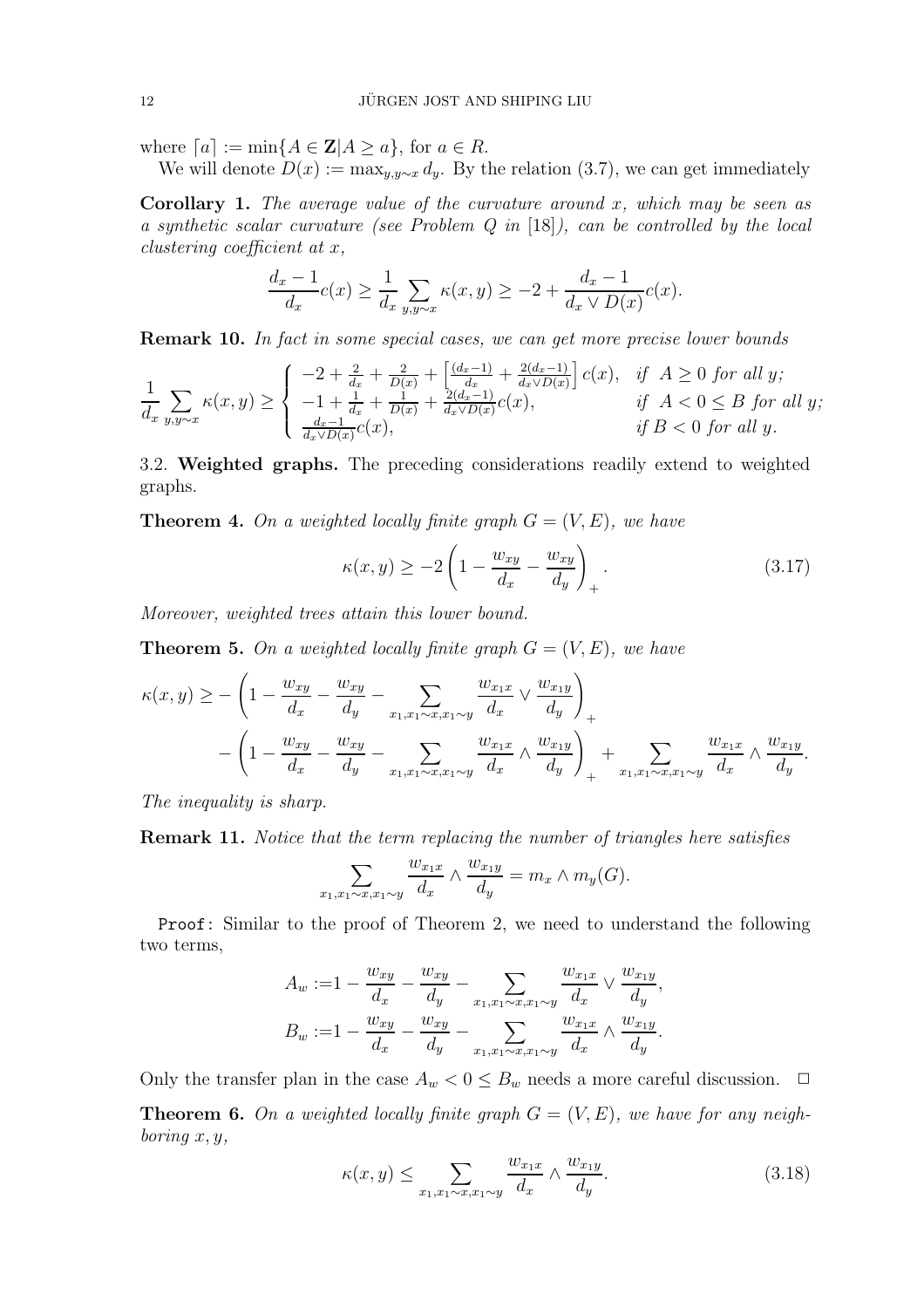#### 4. Curvature dimension inequalities

In this section, we establish curvature dimension inequalities on locally finite graphs. A very interesting one is the inequality under the condition  $\kappa > k > 0$ . Curvature dimension inequalities on locally finite graphs are studied in Lin-Yau [14]. We first state a detailed version of their results. Let's denote  $D_w(x) := \max_{y,y \sim x} \frac{d_y}{w_w}$  $\frac{a_y}{w_{yx}}$ . Notice that on an unweighted graph, this is the  $D(x)$  we used in Section 3.

**Theorem 7.** On a weighted locally finite graph  $G = (V, E)$ , the Laplace operator  $\Delta$ satisfies

$$
\Gamma_2(f, f)(x) \ge \frac{1}{2} (\Delta f(x))^2 + \left(\frac{2}{D_w(x)} - 1\right) \Gamma(f, f)(x).
$$
 (4.1)

**Remark 12.** Since in this case we attach the weighted version of measure  $(2.1)$ , we get

$$
Hf(x) = \frac{1}{4} \frac{1}{d_x} \sum_{y, y \sim x} \frac{w_{xy}}{d_y} \sum_{z, z \sim y} w_{yz} (f(x) - 2f(y) + f(z))^2.
$$

We only need to choose special  $z = x$  in the second sum and then (2.8) and (2.9) imply the theorem.

4.1. Unweighted graphs. We again restrict ourselves to unweighted graphs.

We observe the existence of triangles causes cancellations in calculating the term  $Hf(x)$ . This gives

**Theorem 8.** On a locally finite graph  $G = (V, E)$ , the Laplace operator satisfies

$$
\Gamma_2(f, f)(x) \ge \frac{1}{2} (\Delta f(x))^2 + \left(\frac{1}{2}t(x) - 1\right) \Gamma(f, f)(x),\tag{4.2}
$$

where

$$
t(x) := \min_{y,y \sim x} \left( \frac{4}{d_y} + \frac{1}{D(x)} \sharp(x,y) \right).
$$

**Remark 13.** Notice that if there is a vertex y,  $y \sim x$ , such that  $\sharp(x, y) = 0$ , this will reduce to  $(4.1)$ .

**Proof:** Starting from (2.9), the main work is to compare  $Hf(x)$  with

$$
\Gamma(f, f)(x) = \frac{1}{2} \frac{1}{d_x} \sum_{y, y \sim x} (f(y) - f(x))^2.
$$

First we try to write out  $Hf(x)$  as

$$
Hf(x) = \frac{1}{4} \frac{1}{d_x} \sum_{y,y \sim x} \left[ \frac{4}{d_y} (f(x) - f(y))^2 + \frac{1}{d_y} \sum_{z,z \sim y, z \neq x} (f(x) - 2f(y) + f(z))^2 \right].
$$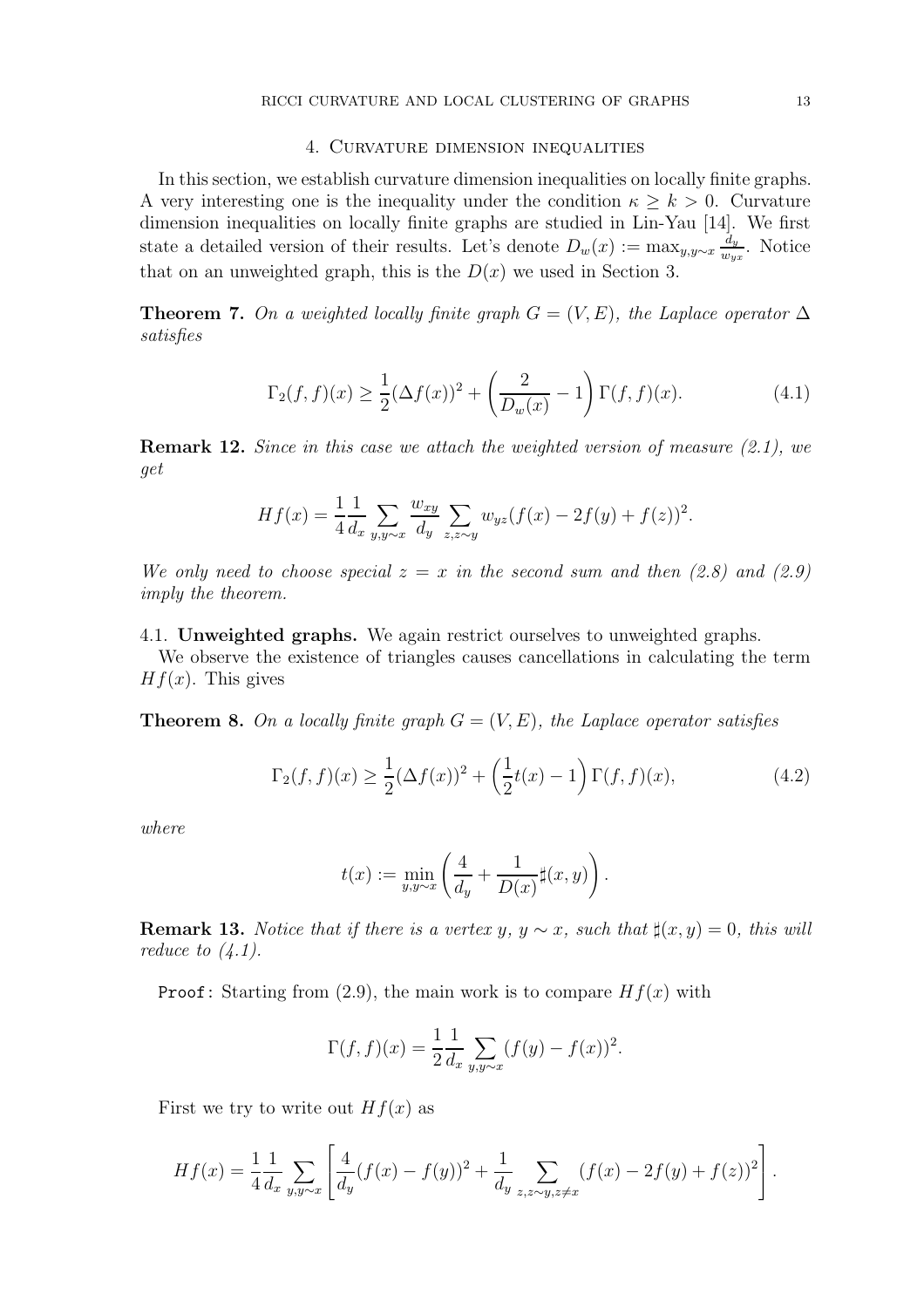If there is a vertex  $x_1$  which satisfies  $x_1 \sim x$ ,  $x_1 \sim y$ , we have

$$
\frac{1}{d_y}(f(x) - 2f(y) + f(x_1))^2 + \frac{1}{d_{x_1}}(f(x) - 2f(x_1) + f(y))^2
$$
\n
$$
\geq \frac{1}{D(x)}[(f(x) - f(y))^2 + (f(y) - f(x_1))^2 + 2(f(x) - f(y))(f(x_1) - f(y))
$$
\n
$$
+ (f(x) - f(x_1))^2 + (f(y) - f(x_1))^2 + 2(f(y) - f(x_1))(f(x) - f(x_1))]
$$
\n
$$
= \frac{1}{D(x)}[(f(x) - f(y))^2 + 4(f(y) - f(x_1))^2 + (f(x) - f(x_1))^2].
$$
\n
$$
\geq \frac{1}{D(x)}(f(x) - f(y))^2.
$$
\n(4.3)

So the existence of a triangle which includes x and  $\gamma$  will give another term

$$
\frac{1}{D(x)}(f(y) - f(x))^2
$$

to the sum in  $Hf(x)$ . Since this effect is symmetric to y and  $x_1$ , we can get

$$
Hf(x) \ge \frac{1}{4} \frac{1}{d_x} \sum_{y,y \sim x} \left( \frac{4}{d_y} + \frac{1}{D(x)} \sharp(x, y) \right) (f(y) - f(x))^2
$$
  
 
$$
\ge t(x) \frac{1}{4} \frac{1}{d_x} \sum_{y,y \sim x} (f(y) - f(x))^2
$$
  

$$
= t(x) \cdot \frac{1}{2} \Gamma(f, f)(x).
$$

Inserting this into  $(2.9)$  completes the proof.  $\Box$ 

Recalling Theorem 3 and the subsequent discussion, we get the following curvature dimension inequalities on graphs with positive Ollivier-Ricci curvature.

**Corollary 2.** On a locally finite graph  $G = (V, E)$ , if  $\kappa(x, y) > 0$ , then we have

$$
\Gamma_2(f, f)(x) \ge \frac{1}{2} (\Delta f(x))^2 + \left(\frac{5}{2D(x)} - 1\right) \Gamma(f, f)(x).
$$
 (4.4)

**Corollary 3.** On a locally finite graph  $G = (V, E)$ , if  $\kappa(x, y) \geq k > 0$ , then we have

$$
\Gamma_2(f, f)(x) \ge \frac{1}{2} (\Delta f(x))^2 + \left(\frac{1}{2} \min_{y, y \sim x} \left\{ \frac{4}{d_y} + \frac{\lceil kd_x \vee d_y \rceil}{D(x)} \right\} - 1\right) \Gamma(f, f)(x). \tag{4.5}
$$

Remark 14. Observe that a rough inequality in this case is

$$
\Gamma_2(f, f)(x) \ge \frac{1}{2} (\Delta f(x))^2 + \left(\frac{2}{D(x)} + \frac{kd_x}{2D(x)} - 1\right) \Gamma(f, f)(x).
$$

Comparing this one with  $(4.1)$ , we see that positive  $\kappa$  increases the curvature function here.

**Remark 15.** We point out that the condition  $\kappa(x, y) \geq k > 0$  implies that the diameter of the graph is bounded by  $\frac{2}{k}$  (see Proposition 23 in Ollivier [17]). So in this case the graph is a finite one.

Let us revisit the example of a complete graph  $\mathcal{K}_n$   $(n \geq 2)$  with n vertices. Recall in Example 1, we know

$$
\kappa(x,y) = \frac{n-2}{n-1}, \ \forall \ x, y.
$$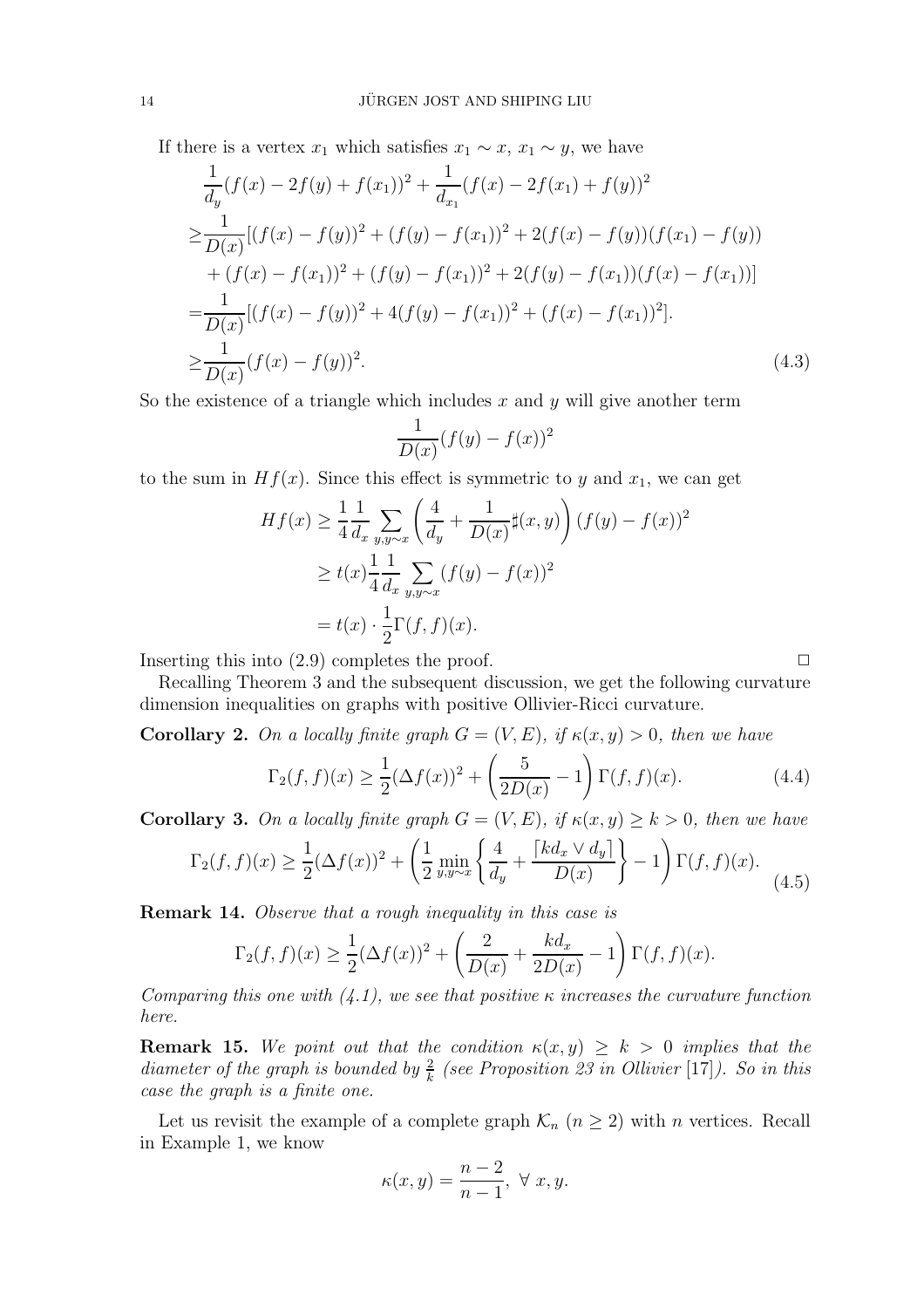For the curvature dimension inequality on  $\mathcal{K}_n$ , Theorem 8 or Corollary 3 using the above  $\kappa$  implies

$$
\Gamma_2(f, f) \ge \frac{1}{2} (\Delta f)^2 + \left( \frac{2}{n-1} - 1 + \frac{1}{2} \frac{n-2}{n-1} \right) \Gamma(f, f)
$$
  
=  $\frac{1}{2} (\Delta f)^2 + \frac{4-n}{2(n-1)} \Gamma(f, f).$  (4.6)

Moreover, the curvature term in the above inequality cannot be larger. To see this, we calculate, using the same trick as in (4.3),

$$
Hf(x) = \frac{1}{4(n-1)^2} \sum_{y,y \sim x} \sum_{z,z \sim x} (f(x) - 2f(y) + f(z))^2
$$
  
= 
$$
\frac{n+2}{2(n-1)} \Gamma(f,f)(x) + \frac{1}{(n-1)^2} \sum_{(x_1,x_2)} (f(x_1) - f(x_2))^2,
$$

where  $\sum_{(x_1, x_2)}$  means the sum over all unordered pairs of neighbors of x. Recalling (2.9), we get

$$
\Gamma_2(f,f)(x) = \frac{1}{2}(\Delta f)^2(x) + \frac{4-n}{2(n-1)}\Gamma(f,f)(x) + \frac{1}{(n-1)^2} \sum_{(x_1,x_2)} (f(x_1) - f(x_2))^2.
$$
\n(4.7)

For any vertex x, we can find a particular function  $\overline{f}$ ,

$$
\overline{f}(z) = \begin{cases} 2, & \text{when } z = x; \\ 1, & \text{when } z \sim x, \end{cases}
$$
 (4.8)

such that the last term in (4.7) vanishes, and  $\Gamma(\overline{f}, \overline{f}) \neq 0$ . This means the curvature term in (4.6) is optimal for dimension parameter 2.

But the curvature term  $\frac{4-n}{2(n-1)}$  behaves very differently from  $\kappa$ . In fact as  $n \to +\infty$ ,

$$
\frac{4-n}{2(n-1)} \searrow -\frac{1}{2}
$$
 whereas  $\kappa \nearrow 1$ .

To get a curvature dimension inequality with a curvature term which behaves like  $\kappa$ , it seems that we should adjust the dimension parameter. In fact, we have

**Proposition 3.** On a complete graph  $\mathcal{K}_n$  ( $n \geq 2$ ) with n vertices, the Laplace operator  $\Delta$  satisfies for  $m \in [1, +\infty]$ ,

$$
\Gamma_2(f, f)(x) \ge \frac{1}{m} (\Delta f(x))^2 + \left(\frac{4-n}{2(n-1)} + \frac{m-2}{m}\right) \Gamma(f, f)(x).
$$
 (4.9)

Moreover, for every fixed dimension parameter m, the curvature term is optimal.

Proof: We have from (4.7)

$$
\Gamma_2(f, f)(x) = \frac{1}{m} (\Delta f)^2(x) + \frac{4-n}{2(n-1)} \Gamma(f, f)(x)
$$
  
+ 
$$
\frac{1}{(n-1)^2} \sum_{(x_1, x_2)} (f(x_1) - f(x_2))^2 + \left(\frac{1}{2} - \frac{1}{m}\right) (\Delta f)^2.
$$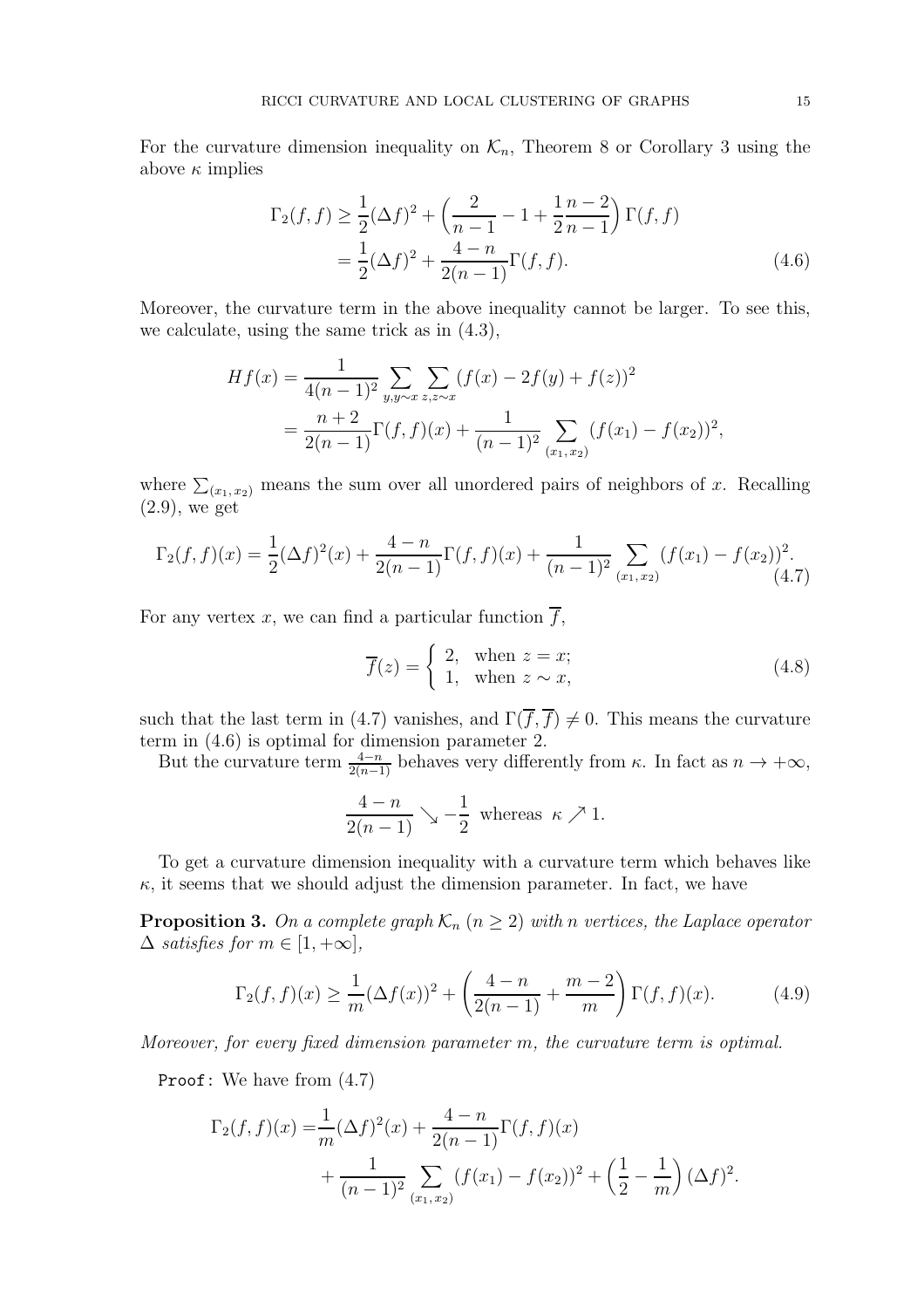Let us denote the sum of the last two terms by  $I$ . Then we have

$$
I = \frac{1}{(n-1)^2} \left\{ \left( \frac{1}{2} - \frac{1}{m} \right) \sum_{y,y \sim x} (f(y) - f(x))^2 + \sum_{(x_1,x_2)} \left[ (f(x_1) - f(x))^2 + (f(x_2) - f(x))^2 \right] \right\} + \left( 2 \left( \frac{1}{2} - \frac{1}{m} \right) - 2 \right) (f(x_1) - f(x)) (f(x_2) - f(x)) \Big] = \frac{1}{(n-1)^2} \left[ \left( \frac{1}{2} - \frac{1}{m} \right) \sum_{y,y \sim x} (f(y) - f(x))^2 + \left( 1 - \frac{m+2}{2m} \right) (n-2) \sum_{y,y \sim x} (f(y) - f(x))^2 \right] + \sum_{(x_1,x_2)} \frac{m+2}{2m} (f(x_1) - f(x_2))^2 \Big] = \frac{m-2}{m} \Gamma(f,f)(x) + \frac{m+2}{2m(n-1)^2} \sum_{(x_1,x_2)} (f(x_1) - f(x_2))^2.
$$

This finishes the proof.  $\Box$ 

An interesting point appears when we choose the dimension parameter m of  $\mathcal{K}_n$  as  $n-1$ . Then we have

$$
\Gamma_2(f, f) \ge \frac{1}{n-1} (\Delta f)^2 + \frac{1}{2} \frac{n-2}{n-1} \Gamma(f, f),
$$

where the curvature term is exactly  $\frac{1}{2}\kappa$ . From the fact that  $\mathcal{K}_n$  could be considered as the boundary of a  $(n-1)$  dimensional simplex, the m we choose here seems also natural.

Remark 16. We point out another similar fact here. On a locally finite graph with maximal degree D and minimal degree larger than 1, Theorem 1 and Theorem 7 imply that

$$
\kappa(x, y) \ge 2\left(\frac{2}{D} - 1\right), \ \forall \ x, y,
$$
\n(4.10)

and

$$
\Gamma_2(f,f) \ge \frac{1}{2}(\Delta f)^2 + \left(\frac{2}{D} - 1\right)\Gamma(f,f),\tag{4.11}
$$

respectively. It is not difficult to see that for regular trees with degree larger than 1, the curvature term in  $(4.11)$  is optimal. (Just consider the extension of the function  $(4.8)$ , taking values 0 on vertices which are not x and neighbors of x there.) So on regular trees, the curvature term is also exactly  $\frac{1}{2}\kappa$ .

**Remark 17.** In Erdös-Harary-Tutte [9], they define the dimension of a graph  $G$  as the minimum number n such that G can be embedded into a n dimensional Euclidean space with every edge of G having length 1. It is interesting that by their definition, the dimension of  $\mathcal{K}_n$  is also  $n-1$  and the dimension of any tree is at most 2.

From the above observations, it seems natural to expect stronger relations between the lower bound of  $\kappa$  and the curvature term in the curvature dimension inequality if one chooses proper dimension parameters.

4.2. Weighted graphs. We have similar results on weighted graphs here, with similar proofs.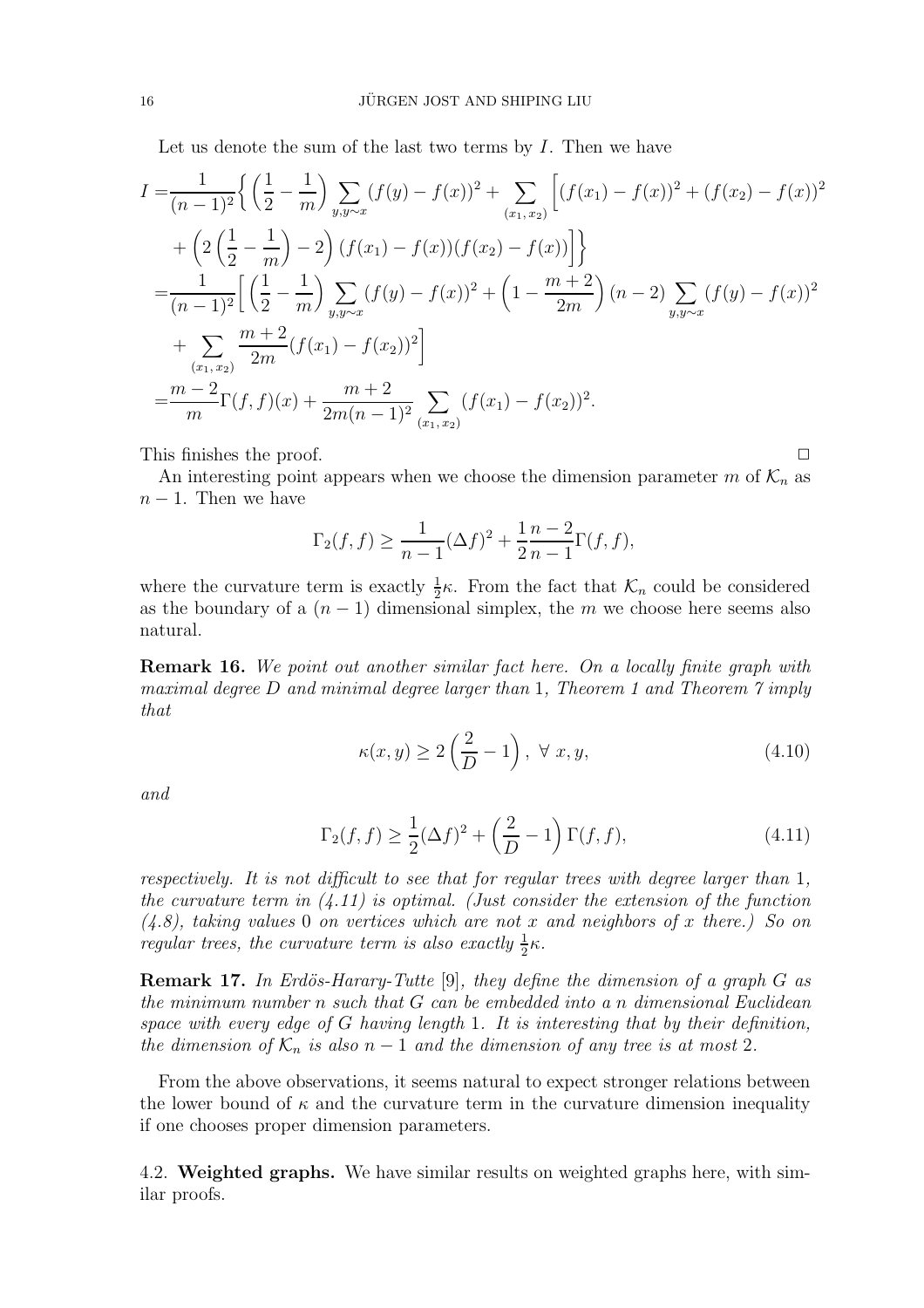**Theorem 9.** On a weighted locally finite graph  $G = (V, E)$ , the Laplace operator satisfies

$$
\Gamma_2(f, f)(x) \ge \frac{1}{2} (\Delta f(x))^2 + \left(\frac{1}{2} t_w(x) - 1\right) \Gamma(f, f)(x),\tag{4.12}
$$

where

$$
t_w(x) := \min_{y,y \sim x} \left\{ \frac{4w_{xy}}{d_y} + \sum_{x_1,x_1 \sim x, x_1 \sim y} \left( \frac{w_{xy}}{d_y} \wedge \frac{w_{xx_1}}{d_{x_1}} \right) \frac{w_{x_1y}}{w_{xy}} \right\}.
$$

#### **REFERENCES**

- [1] D. Bakry, Functional inequalities for Markov semigroups, Probability measures on groups: recent directions and trends, 91-147, Tata Inst. Fund. Res., Mumbai, 2006.
- [2] D. Bakry and M. Émery, *Diffusions hypercontractives. (French) [Hypercontractive diffusions]* Séminaire de probabilits, XIX, 1983/84, 177-206, Lecture Notes in Math., 1123, Springer, Berlin, 1985.
- [3] A. Banerjee and J. Jost, On the spectrum of the normalized graph Laplacian, Linear Algebra Appl. 428 (2008), no. 11-12, 3015-3022.
- [4] F. Bauer and J. Jost, Bipartite and neighborhood graphs and the spectrum of the normalized graph Laplacian, http://arxiv.org/abs/0910.3118v3.
- [5] A.-I. Bonciocat and K.-T. Sturm, Mass transportation and rough curvature bounds for discrete spaces, J. Funct. Anal. **256** (2009), no. 9, 2944-2966.
- [6] F. R. K. Chung, Spectral graph theory, CBMS Regional Conference Series in Mathematics, 92, 1997.
- [7] F. R. K. Chung and S. T. Yau, Logarithmic Harnack inequalities, Math. Res. Lett. 3 (1996), no. 6, 793-812.
- [8] J. Dodziuk and L. Karp, Spectral and function theory for combinatorial Laplacians, Contemp. Math., 73, Amer. Math. Soc., Providence, RI, 1988.
- [9] P. Erdös, F. Harary and W. T. Tutte, On the dimension of a graph, Mathematika  $12$  (1965), 118-122.
- [10] L. C. Evans, Partial differential equations and Monge-Kantorovich mass transfer, Current developments in mathematics, 1997 (Cambridge, MA), 65-126, Int. Press, Boston, MA, 1999.
- [11] R. Forman, Bochner's method for cell complexes and combinatorial Ricci curvature, Discrete Comput. Geom. 29 (2003), no. 3, 323-374.
- [12] Y. Lin, Ricci curvature on graphs, 2010 John H. Barrett Memorial Lecture, http://www.math.utk.edu/barrett/2010/talks/YongLinRicci.pdf.
- [13] Y. Lin, L. Lu and S. T. Yau, Ricci Curvature of graphs, to appear in Tohoku Math. J..
- [14] Y. Lin and S. T. Yau, Ricci curvature and eigenvalue estimate on locally finite graphs, Math. Res. Lett. 17 (2010), no. 2, 343-356.
- [15] J. Lott and C. Villani, Ricci curvature for metric measure spaces via optimal transport, Ann. of Math. 169 (2009), no. 3, 903-991.
- [16] S.-I. Ohta, On the measure contraction property of metric measure spaces, Comment. Math. Helv. 82 (2007), no. 4, 805-828.
- [17] Y. Ollivier, Ricci Curvature of Markov Chains on Metric Spaces, J. Funct. Anal. 256 (2009), no. 3, 810-864.
- [18] Y. Ollivier, A survey of Ricci curvature for metric spaces and Markov chains, Probabilistic approach to geometry, 343-381, Adv. Stud. Pure Math., 57, Math. Soc. Japan, Tokyo, 2010.
- [19] D. A. Stone, A combinatorial analogue of a theorem of Myers, Illinois J. Math. 20 (1976), no. 1, 12-21. Correction, Illinois J. Math. 20 (1976), no. 3, 551-554.
- [20] K.-T. Sturm, On the geometry of metric measure spaces. I., Acta Math. 196 (2006), no. 1, 65-131.
- [21] K.-T. Sturm, On the geometry of metric measure spaces. II., Acta Math. 196 (2006), no. 1, 133-177.
- [22] C. Villani, Topics in optimal transportation, Graduate Studies in Mathematics, 58. American Mathematical Society, Providence, RI, 2003.